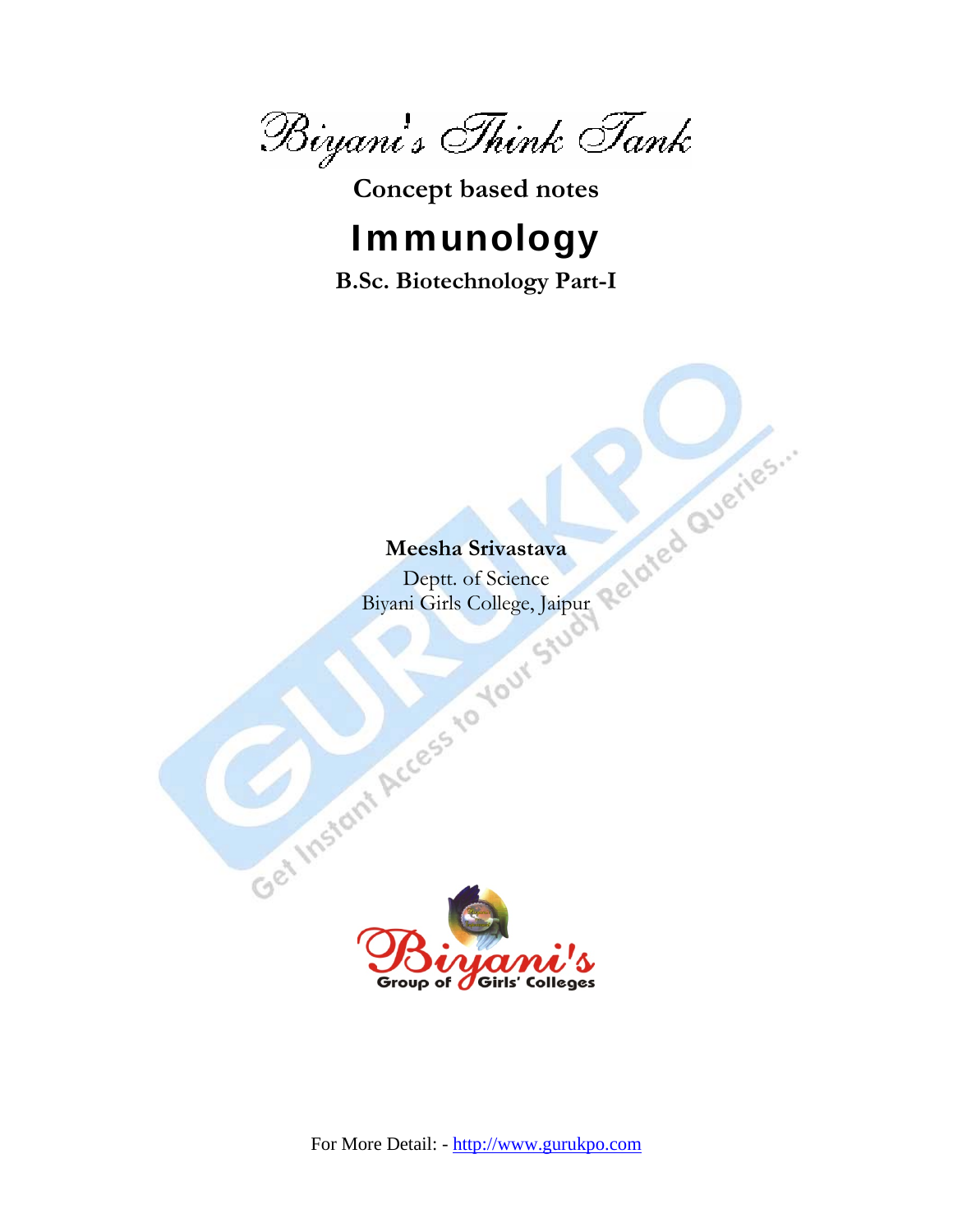*Published by :*  **Think Tanks Biyani Group of Colleges** 

©**Biyani Shikshan Samiti** 

Concept & Copyright :<br>
Chilyaria Shikshan Nagnit<br>
Jector-3, Vidhyadhar Nagni<br>
Jen-302 (Rajasthan)<br>
Ph: 0141-2338971, 2338591-95 • Fax : 0141-2338007<br>
E-mail : acad@biyanicolleges.org<br>
Website :www.gurukpo.com; www.biyanico Sector-3, Vidhyadhar Nagar, Jaipur-302 023 (Rajasthan) Ph : 0141-2338371, 2338591-95 • Fax : 0141-2338007 E-mail : acad@biyanicolleges.org Website :www.gurukpo.com; www.biyanicolleges.org

**First Edition : 2009** 

*Leaser Type Setted by :*  **Biyani College Printing Department**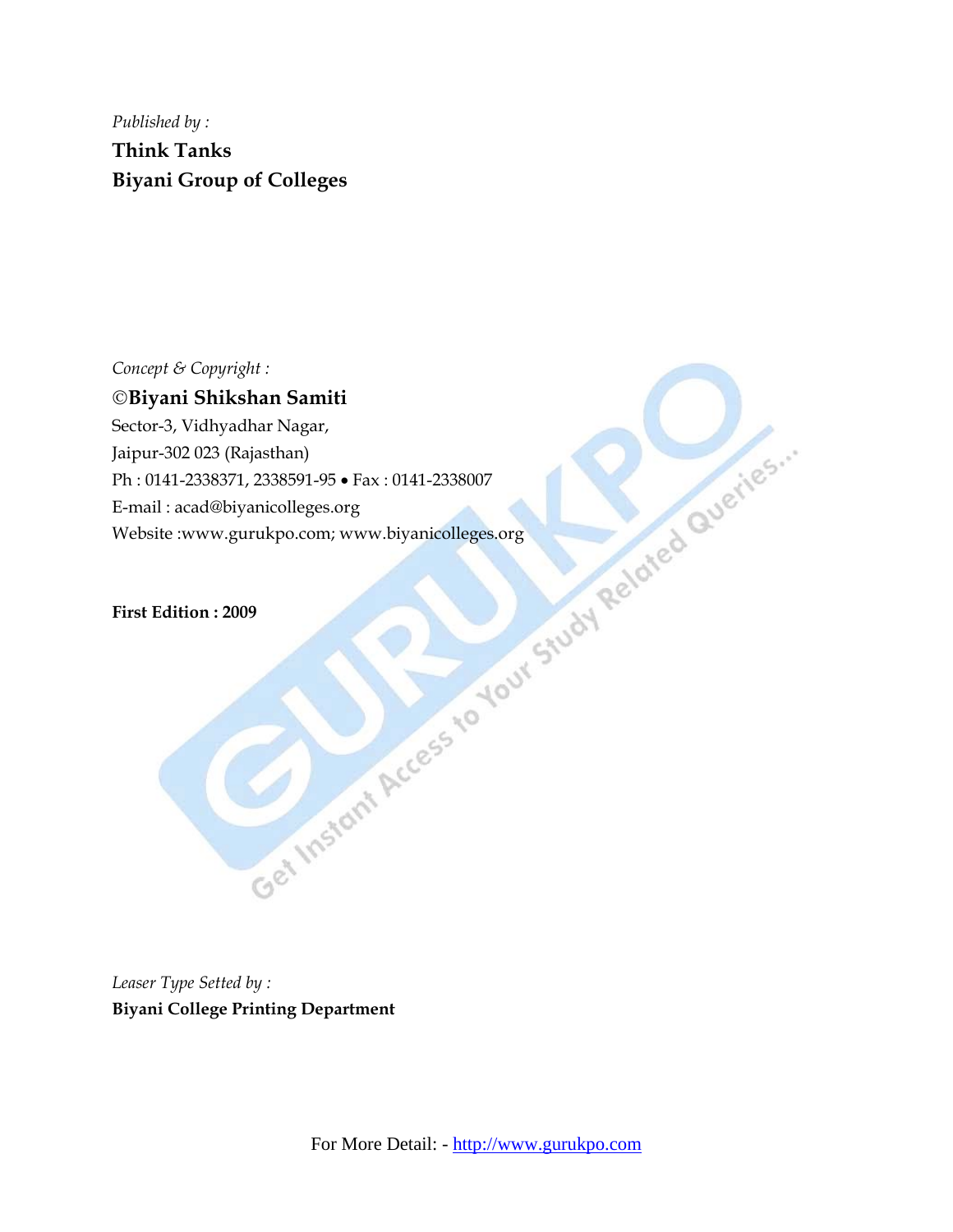# **Preface**

am glad to present this book, especially designed to serve the needs of the students. The book has been written keeping in mind the general weakness in understanding the fundamental concepts of the topics. The book is self-explanatory and adopts the "Teach Yourself" style. It is based on question-answer pattern. The language of book is quite easy and understandable based on scientific approach.

 Any further improvement in the contents of the book by making corrections, omission and inclusion is keen to be achieved based on suggestions from the readers for which the author shall be obliged.

 I acknowledge special thanks to Mr. Rajeev Biyani, *Chairman* & Dr. Sanjay Biyani, *Director* (*Acad.*) Biyani Group of Colleges, who are the backbones and main concept provider and also have been constant source of motivation throughout this Endeavour. They played an active role in coordinating the various stages of this Endeavour and spearheaded the publishing work.

 I look forward to receiving valuable suggestions from professors of various educational institutions, other faculty members and students for improvement of the quality of the book. The reader may feel free to send in their comments and suggestions to the under mentioned address.

**Author**

# **IMMUNOLOGY**

#### **Q.1. What is immune system?**

**Ans.** The immune system protect us from attack by microbes and worms. It uses specialized organs designed to filter out and respond to microbes entering the body tissues and a mobile force of molecules and cells in the blood-stream to respond rapidly to attack.

 It has complex and sophisticated mechanism to regulate it. The system can fail, giving rise to tissue damage. Its comprised of much like the other body system e.g. respiratory and reproductive systems, in that its composed of a number of different cell types, tissue and organs.

#### **Q.2. What is immunity?**

A**ns.** All those physiological mechanism that endow the Living being with the capacity to recognize materials as foreign to itself and to neutralize, eliminate or metabolize them with or without injury to its own tissue. Its generally of 2 types :

(a) Adaptive (b) Innate (Natural)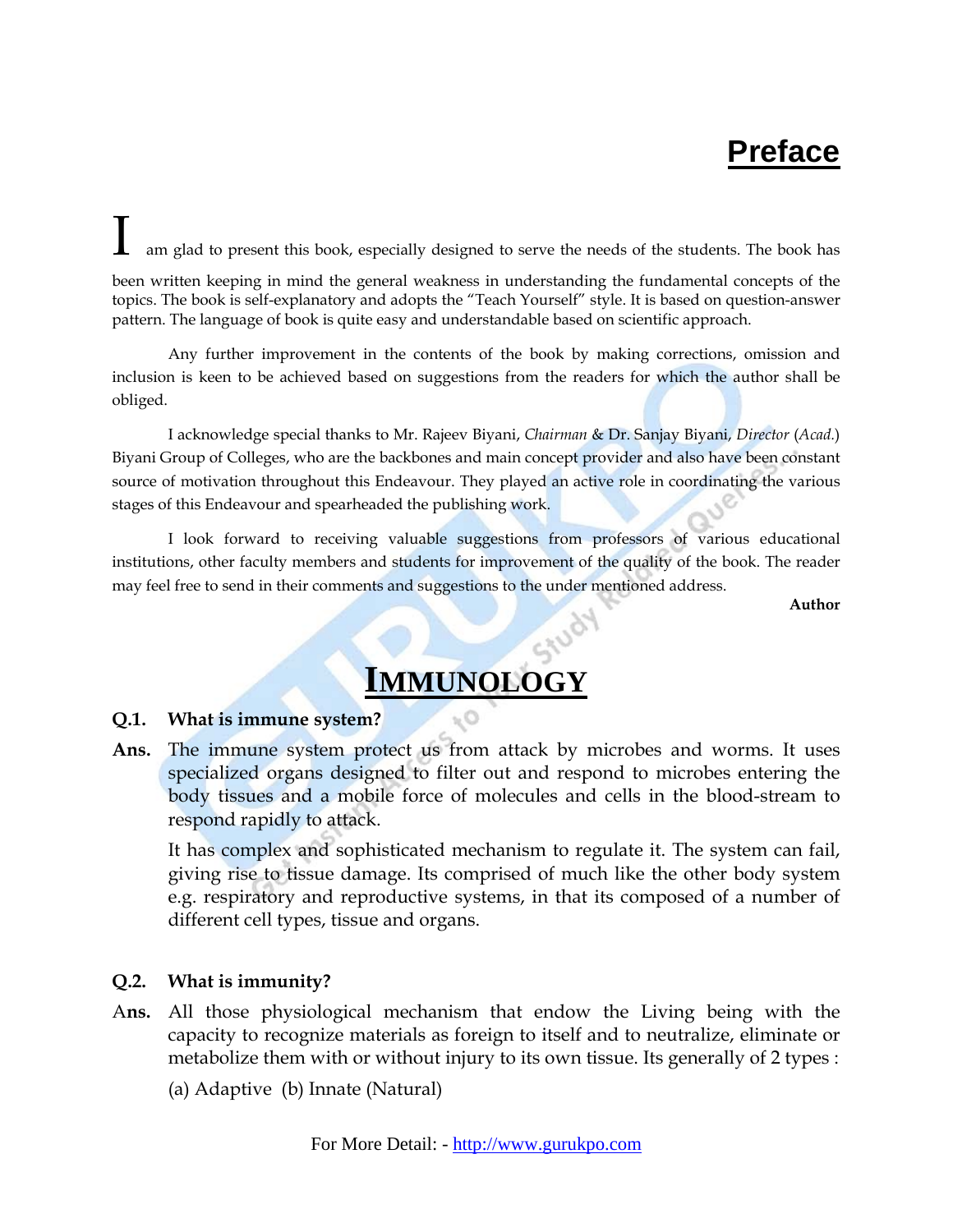Artificial Natural Artificial Natural

**Innate immune system** is the 'first live defense' this immunity is comprised of natural barriers like skin, sweat, effect of lysozymes. This is present at birth.

 Phagocytes are important alls in the innate immunity system since they ingest and kill microbes.

 **Adaptive immune system** this is the 'second line defence' this immunity comes into play when the antigens cross the first live defence system. This immunityr has far more specificity, and also remembers that a particular microbe has previously invaded the body. This lead to a more rapid expulsion of the microbe on its second and third time entry.

#### **Interaction between Innate and Adaptive Immunity**

The innate and adaptive immunity frequently work together. For example :<br>
Macrophages are phagocytic but produce important cytokines that help to<br>
induce the adaptive response.<br>
Antibodies of Adaptive system<br>
? Activated<br> Macrophages are phagocytic but produce important cytokines that help to induce the adaptive response.

Antibodies of Adaptive system

? ? Activated

Complement components of Innate immune system

#### **Q.3. What are antigens?**

A**ns.** Antigens are also known as "immunogens". Its defined as a molecule that provokes an immune response is c/as immunogen, and the other describes a molecule which reacts with the antibody produced or with the activated cellular constituents of CMI (Cell Mediated Immunity) is referred to as an antigen.

 - Haptens are small well defined chemical groupings such as Dinitrophenyl (DNP) which are not immunogenic on their own but will react with performed antibodies.

 - The part of the Ag molecule that makes contact with the paratope is called the **epitope.**

 - As most Ag's are protein in nature they exist in a folded 3-D, tertiary structure. They may be a cluster of amino-acid sequences on the 3-D structure constituting a series of epitopes. Each of these epitope clusters is meant by an **antigenic determinant**.

#### **Requirements for Immunogenicity**

(1) It should be genetically foreign.

- (2) Molecular Size
- (3) Chemical Complexity
- (4) Conformation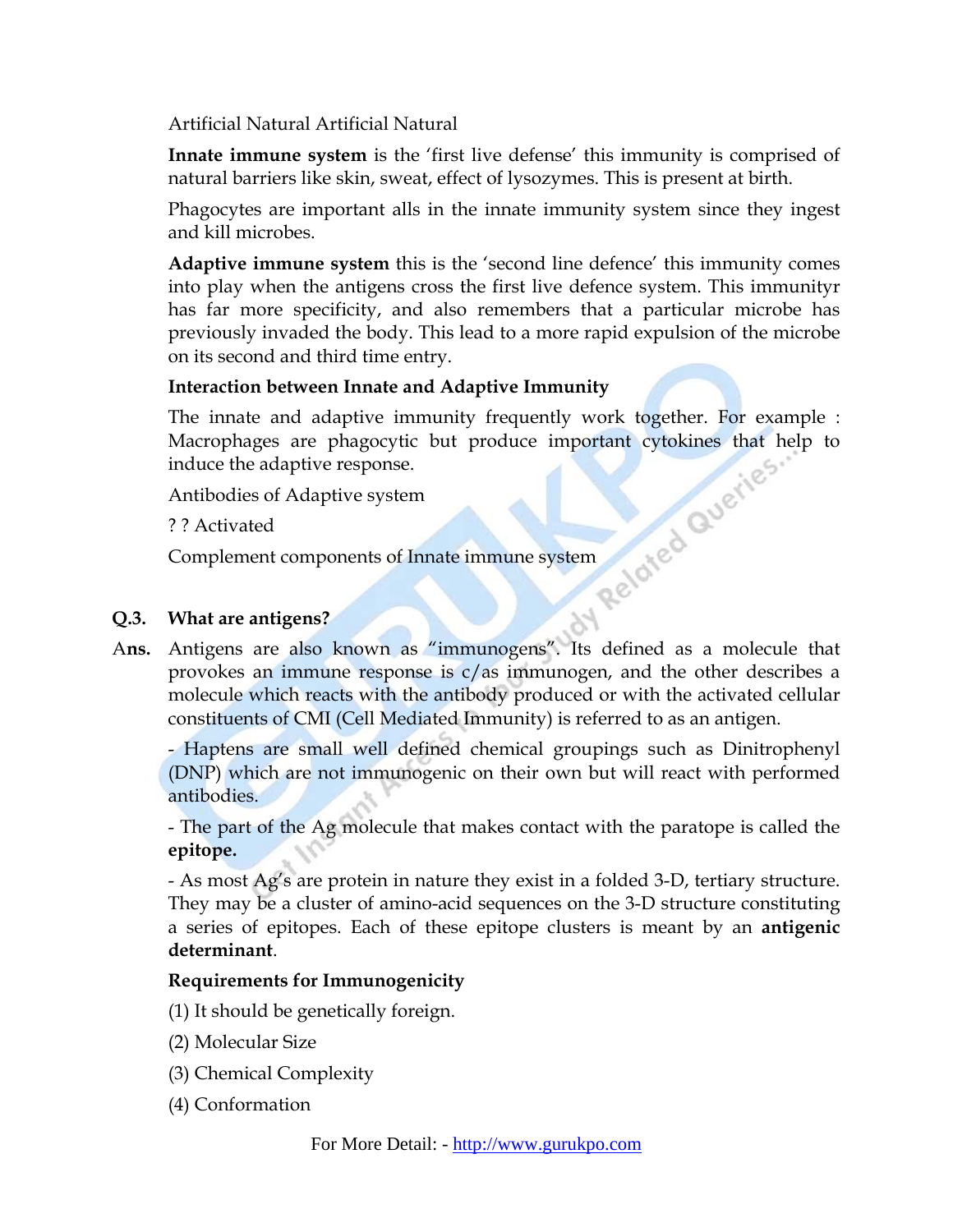#### **The Structure of Antigens**

 An antigen molecule may contain a no. of the same or different antigenic determinants to which individual abs or cell responses are made. The smallest unit (antigenic determinant) to which an antibody can be made is about 3 to 6 amino acids and about 5 to 6 sugar residues. All large molecules are multideterminant. Antibodies bind to conformational antigenic determinant Molecules which can stimulate an immune response (immunogens) should be distinguished from those which react with abs but cannot initiate an immune response (haptens or individual antigenic determinants).

#### **Diagram**

Antibody

Microbial surface

Proteins with three antigenic determinants<br>
Microbial surface<br>
Fig : Antigenic determinants (epitope) recognized by abs.<br>
Diagram<br>
Hapten<br>
Carrier Protein<br>
Antigen as a carrier-hapten complements<br>
B Cell<br>
MHC Class <sup>IT</sup><br>
P **Fig**: Antigenic determinants (epitope) recognized by abs.

#### **Diagram**

Hapten

Carrier Protein

Antigen as a carrier-hapten complex

B Cell

MHC Class II

Peptide derived from carrier protein presented in MHC Class II

 **Diagram** 

**Fig :** Response to hapten by B Cells require carrier protein which permits help from T Cells.

#### **Q.4. What are antibodies and explain their structure.**

- A**ns.** Antibodies often termed 'immunoglobulins' are glycoproteins that bindantigens with high specificity and affinity. There are 5 chemically and physically distinct classes of ab's :
	- $(a)$  Ig G
	- (b) Ig A
	- (c) Ig M
	- (d) Ig D
	- (e) Ig E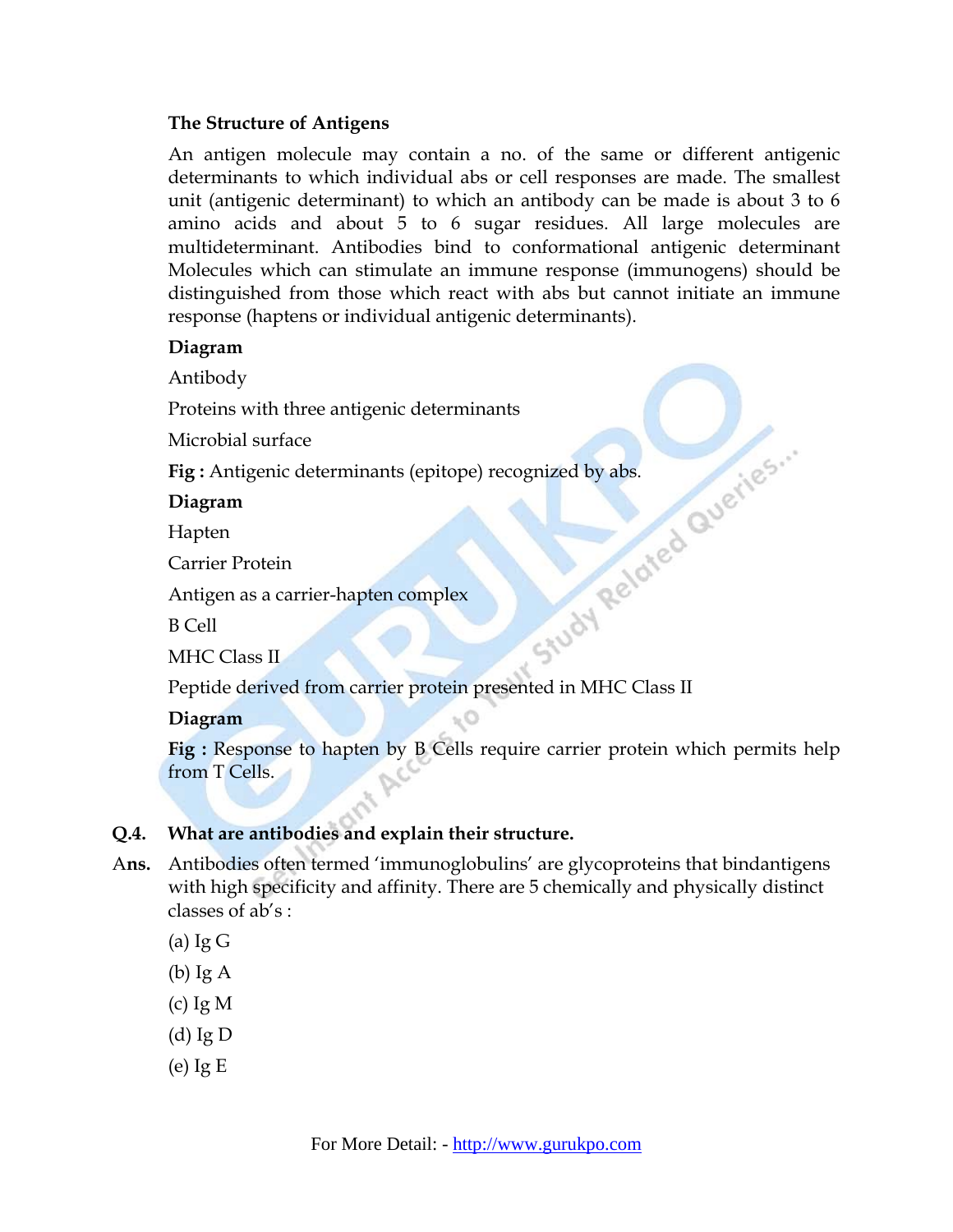#### **Basic Structure of Antibodies**

 Antibodies have a basic unit of four polypeptide chains – two identical pairs of **Light (L)** chains and **heavy (H)** chains bound together by covalent disulfide bridges as well as by non-covalent interactions. These molecules can be proteolytically cleaved to yield two Fab fragments (antigen binding part of the molecules) and an Fc fragment (the part of the molecule responsible for effector functions e.g. complement activation). Both H- and L- chains are divided into V and C regions – the V regions containing the antigen binding site and the Cregion determining the fate of the antigen.

#### **Diagram**

**Fig :** Immunoglobulin Structure

 **(1) Ig G :** It is the most abundant class of immunoglobulins present in serum. It also exist in polymerized form. Ig G is equally distributed in intra and extra vascular compartments. Ig G is the only maternal antibody that is normally transported across the placenta and provides maternal passive immunity.

**(2) Ig M :** It is 5-10% of total immunoglobulin serum and is the first antibody to appear after the infection. This Ig M is pentameric in structure and consists of five 'Y' shaped monomers which are joined together by Fc linked protein which is called as Joining Chain (J-chain). This J-Chain is the disulfide bond which is present between the carboxyl terminal. In this structure the 5 monomers are arranged with Fc in the centre and 10 Ag binding sites is in periphery of the molecules because of its more efficient than any other isotype.

 **(3) Ig A :** This is usually a monomer but later on diners or trimers are seen which contain J-chain. Being secretory it has role in secretory function they prevent the attachment and Lyse the virus and bacteria attached to the epithelial surface. Ig A are found in many body secretion like Saliva, mucous etc.

**(4) IG E :** This antibody is present in serum only in nanograms. Its level is lately elevated during allergic conditions like Asthma, rashes etc. Its is chiefly produced in lining of respiratory and intestinal tract.

**Ig D :** It constitutes about 0.2% of total serum. This do not activate complement system and cannot pass placenta. Ig D present together with Ig M on lymphocyte surface. Together with Ig M are present on Ag receptor which control lymphocyte activation and suppression. The hinge regions of Ig d is fully extened and is fully extended and is protected by carbohydrate because of it, its more susceptible to Ag's, because of this extended hinge region it has short life span.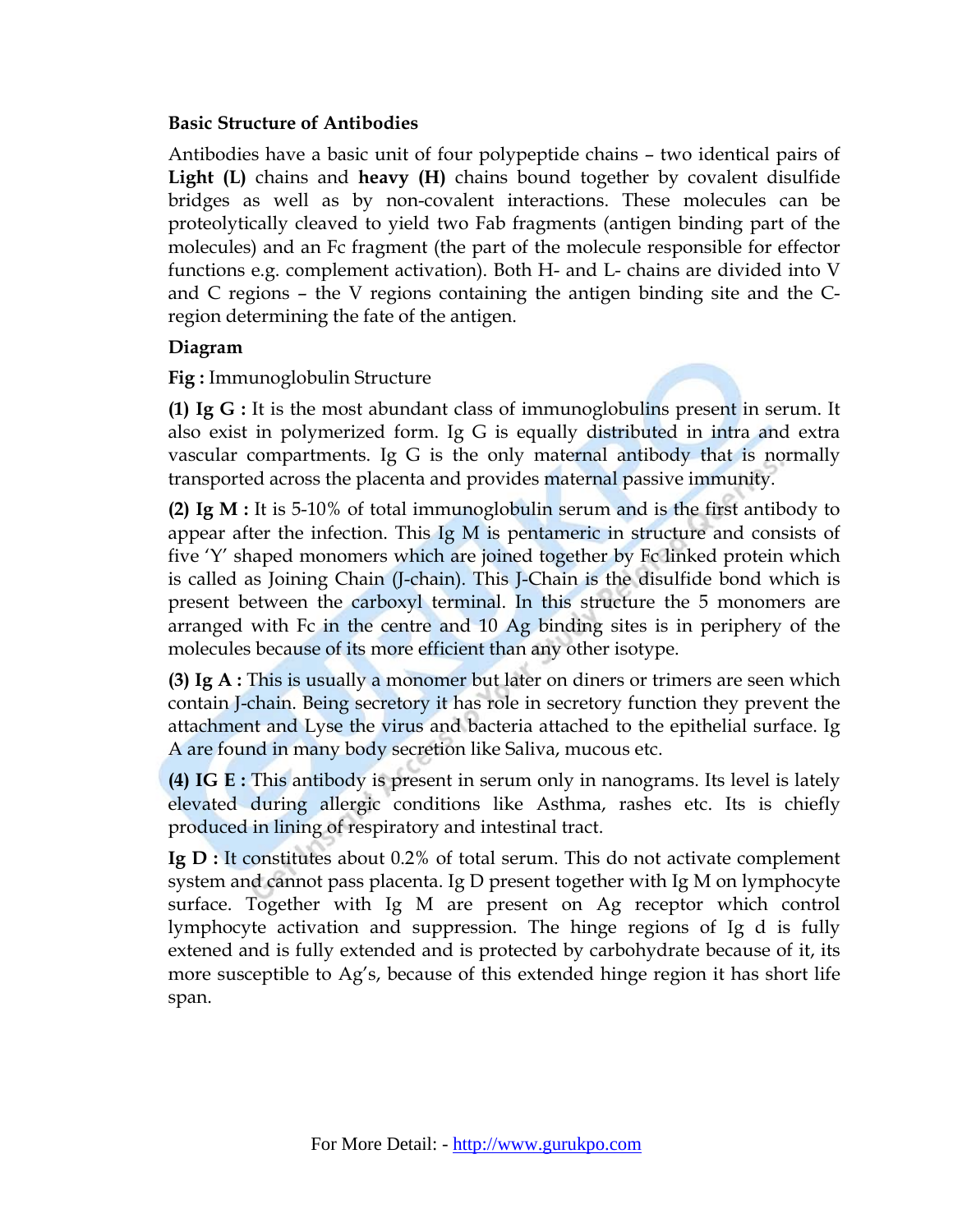# **Q.5. Explain the functions of cells and organs of the immune system.**

A**ns.** All blood cells arise from type of cells called as **Haematopoietic Stem Cells**. Haematopoesis means formation and development of blood cells. Haematopoisis starts in the embryonic yolk sac. This process starts in first week. At this time yolk stem cells differentiate into primitive erytheroid cells (these cells contain haemoglobin), now these cells are called as haematopoletic Stem cell, these cells migrate from the yolk sac to liver and from here goes to Spleen. Liver and Spleen plays a major role for 7 months and later on this process occurs in bone marrow.

```
 Combryonic yolk sac 
(In 1<sup>st</sup> weet) ? 
Liver and spleen (7 months, development)
 Yolk stem cells differentiation occurs to 
 ? 
 Primitive Erythroid Cells 
 (contain Haemoglobin) 
 Also called as Haematopoitic Stem Cell 
 ? 
 Cell migrate from yolk sac to 
 ? 
                                    10 ?
```

```
 Bone marrow
```
# **CELLS OF IMMUNE SYSTEM**

They are phagocytic in nature and kills the micro-organisms. It is of 2 types :

 $O_{j^2}$ 

(1) Microphages also called as Polymorphonuclear Granulocytes

(2) Macrophages/Monocytes

**(I) Microphages :** On the basis of lobes and irregularly shaped nucleus and staining properties of cytoplasmic granules with acidic or basic dyes are classified as :

**(A)** *Neutrophils* **:** They can take both the stain that is acidic and basic. These are the first cells to arrive at the site of inflammation. These uses oxygen dependent and oxygen independent to generate anti-microbial substance. They are much more active than macrophage to kill the ingested organisms.

*Eosinophile* **:**These are the motile phagocytic cells they can migrate from the blood to the tissue spaces and these play an role in defence against parisitic organism. The secretion of eosionophil damages the membrane of parasite.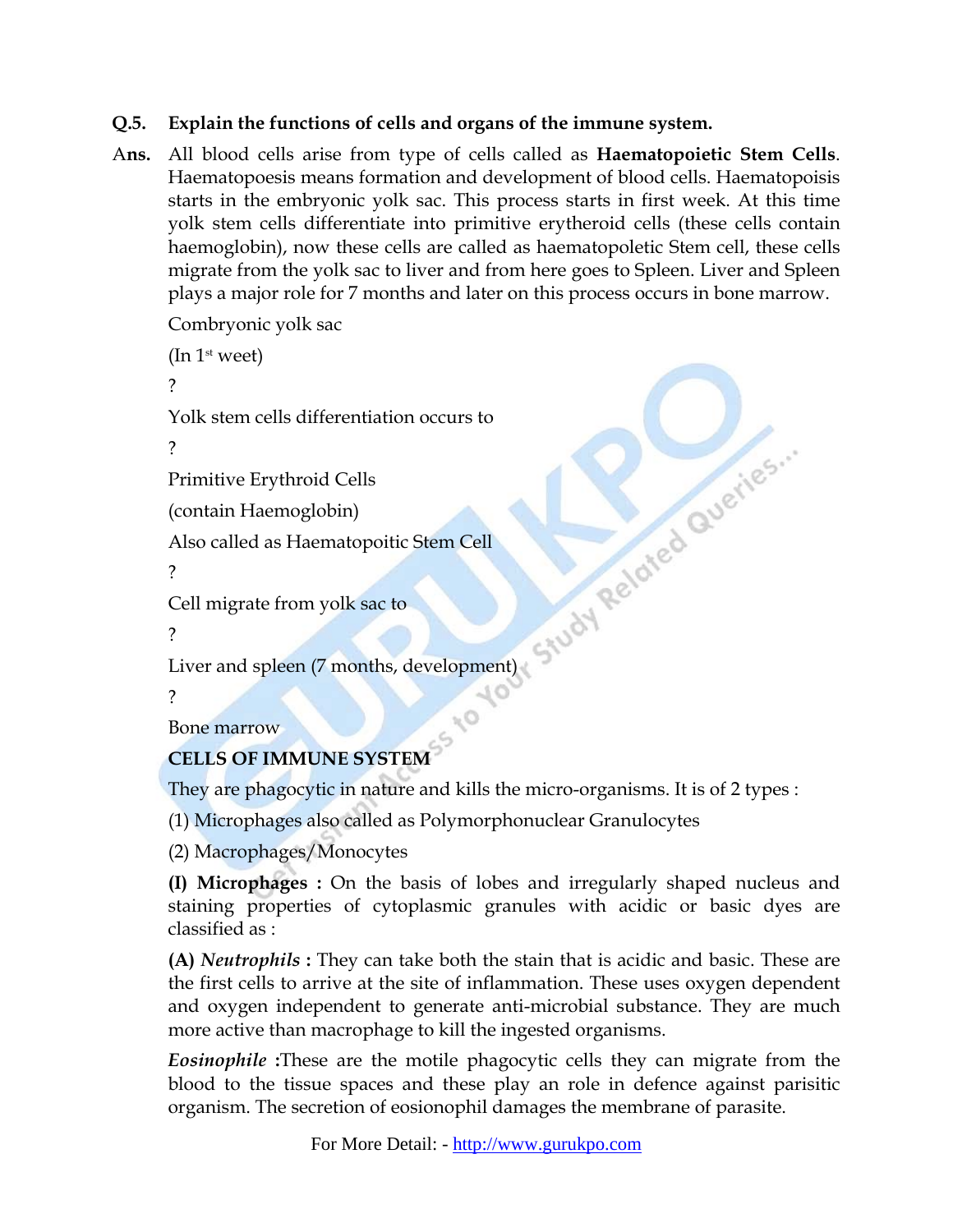*Basophiles :* These are granular leucocyte their granules are stained with basic dyes. They arise from the bone marrow and enter blood some of these basophils leaves the blood and enter the solid tissue and in solid tissue converts into mast cells. Basophiles and mast cells have granules and they contain heparin, leucotinens, histamines, these chemicals promote inflammatory reaction. They also contain chemotactic factors which attracts the cosinophils at the place of inflammation.

 **(II) Macrophages :** These are derived from bone marrow cells which are called as pro-monocytes. These pro-monocytes differentiate into blood monocyte which finally settles in tissue as macrophage where they constitute the mononuclor phagocytic system. These are present throughout the connective tissue and along the basement membrane of small blood vessels. These macrophages are particularly concentrated lungs, liver, spleen lymph nodes and these places acts as filter to prevent the micro-organisms to enter by any route.

 The changes occur when monocyte converts to macrophages are the cell enlarges 5-10 times their intracellular content increases in number and complexity. The macrophages acquire increased phagocytic ability as compared to monocytes<br>and macrophages produces large amount of hydrolytic enzymes and variety of<br>soluble factors.<br>According to distribution, they are named as :<br>Lungs ? A and macrophages produces large amount of hydrolytic enzymes and variety of soluble factors.

According to distribution, they are named as :

Lungs ? Alveolar

Connective Tissue ? Histiocytes

Brain ? Mesongial

Bone tissue ? Osteoblast

Liver ? Kupffer

 In resting stage they are activated by no. of stimuli and these stimuli comes from the immune response.

**Null Cells ?** These are small groups of lymphocyte which are of Iytotoxic type. These cells have receptors on their surface for Fc portion of Ig G, they kill the sensitized cell which are sensitized with the Ig G and lysis the complex they are known as killer cells. These cells are responsible for antibody dependent cytotoxicity. The sub-population of null cells is called as natural killer cells.

#### **Lymphocytes**

They are the major types of WBC/Leucocytes. They are of 2 types :

(A) B - Lymphocytes

(B) T- Lymphocytes

 B- Lymphocytes carry humoral immune response whereas T cells carryinfected cells.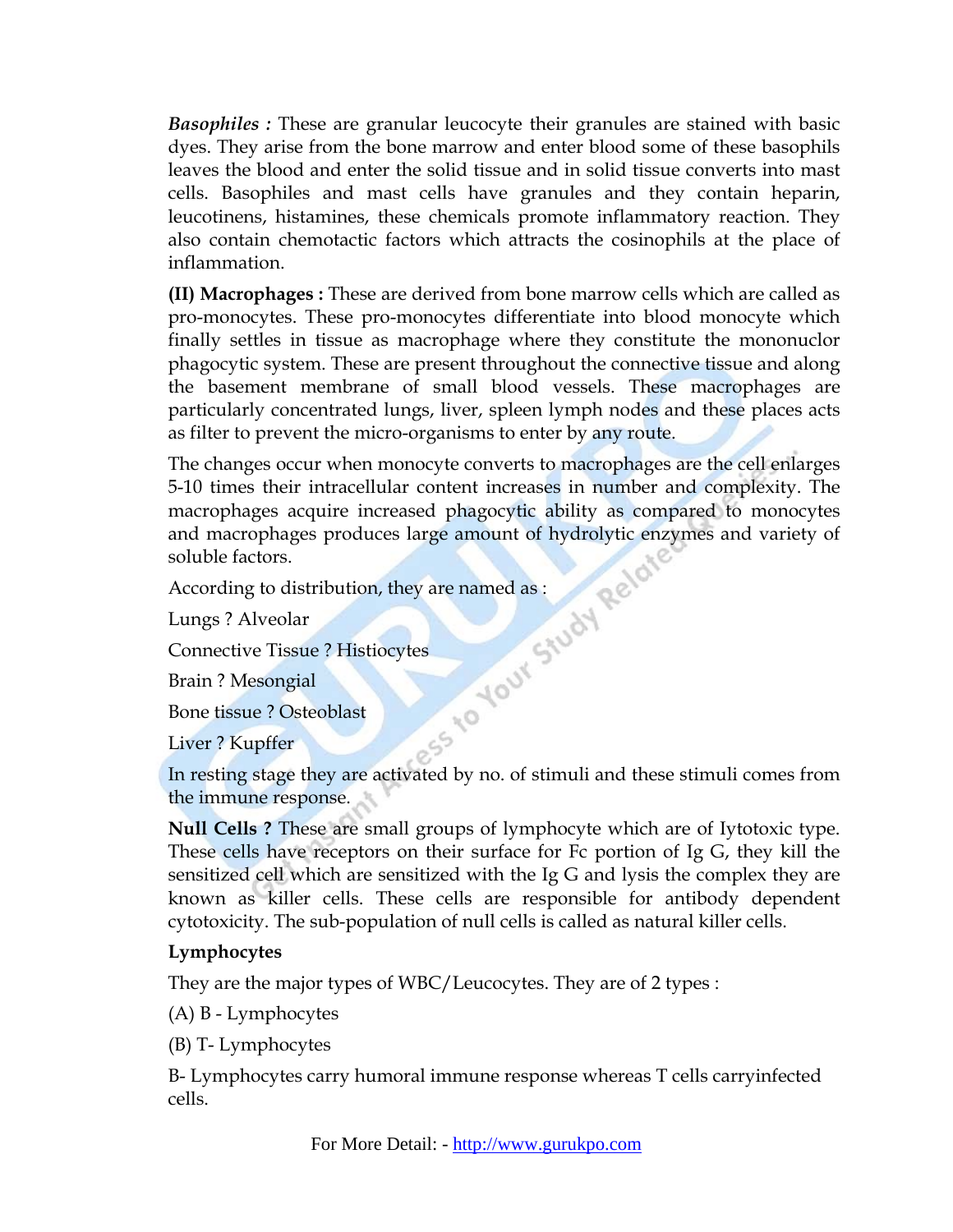These lymphocytes originate from stem cells in bone marrow in foetus. Initially all lymphocytes are alike but later on they differentiate into B and T Lymphocytes.

 Lymphocytes that migrate from bone marrow to thymus (present near heart) develop in T-Lymphocytes or T-cell (T-stands for thymus). Another type of lymphocytes remain in bone marrow and continues their maturation in bone marrow and develops into B-cells. After maturation,  $B \& T$  cells are most conc in lymph nodes, spleen and lymphatic organ.

 T-Cells – Specialized to operate against cells which bears intracellular microorganism or pathogens. T-cells recognize antigens only when they are present on the surface of cells. T-cells have receptors on their surface called as T-cell receptor, with the help of these receptors T-cell recognize Ag along with surface markers.

Its of 3 types :

(a) T Helper Cells (b) Cytotoxic T-cells (c) Suppressor T-cell

**T Helper Cells :** After recognizing antigen,  $T_H$  secretes Interleukin and other cytokines activate  $T_H$  cells, B-cells and Tc cells.  $T_H$  metabolizes both the arms of immune response that is cell mediated and humoral arms.<br> **Diagram**<br>
T-Cell Receptor<br>
T- Cell

# **Diagram**

T-Cell Receptor

T- Cell

 $T_H$  cell activated and give rise to clones of  $T_H$  cells

Attack on infected cell and generate cell mediated imunity

 $T_H$  secretes IH-1 and other cytokines

B- Cell shows humoral immunity. Secrete Ab in plasma

Class II MHC molecule along with antigen

Macrophage (Antigen Presenting Cell)

**Cytotoxic T-Cells :** Have wide range of specificity clones express large number of different surface receptors but each lymphocyte is programmed for Type I receptors in presence of surface markers secretes cytokines, these attack on infected cells and cancer cells and secrete a protein called as perforin. Teytotoxic require help from T Helper cells for their function.

**Suppressor T-Cells :** As the name indicates their function is to suppress the immune response or regulate the activity of T Helper cells.

 Immune response is regulated by mutually opposing influence of helper and repressor cells.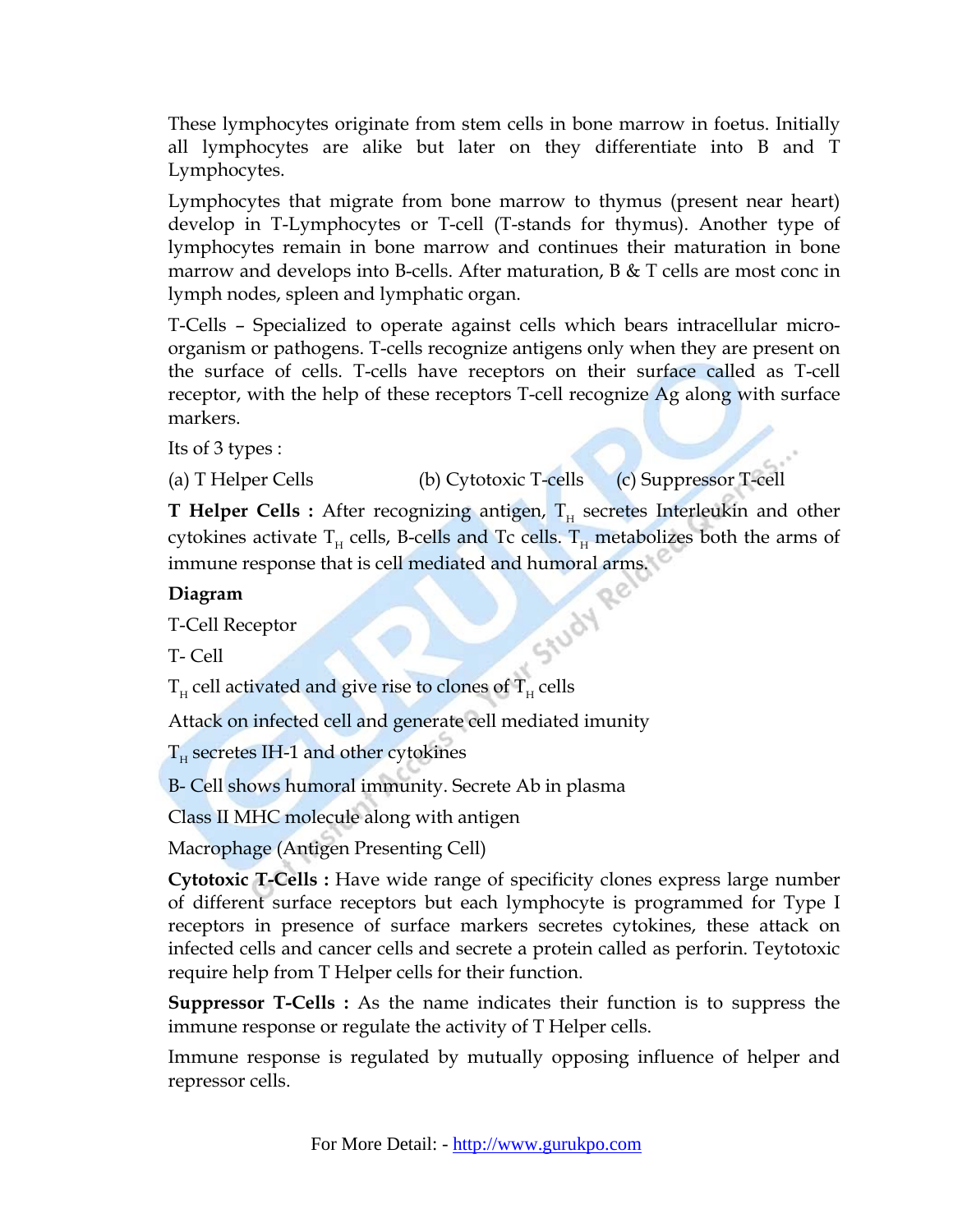Helper cells constitute about 65%.

Suppressor cells constitute about 35% of circulating T-cells.

**B Cells :** Are of lymphocyte whose differentiation occur in bone marrow in man and bursa of fabricus in birds. Each B-Lymph is programmed to make only one antibody. This antibody is placed on the surface B-cell where antibody acts as a receptor. Each B-cell have order of 10<sup>5</sup> identical Ab molecules on its surface. Now when the antigen enters into the blood and circulates in blood. It will bind only to the B-cells which have receptor suitable for that antigen. So once, the reaction occurs between Ag- B cells the lymphocyte receives triggering signal and then develops into plasma cells. These plasma cells produces more antibody of same types.

# **ORGANS OF THE IMMUNE SYSTEM**

 There are number of organs and tissue involved in development of immune response. These organs are morphologically and functionally distinct. According to their function they are classified as :

(A) Primary Lymphoid Organs Or Central Lymphoid Organ

(B) Secondary Lymphoid Organs Or Peripheral Lymphoid Organ

**Primary Lymphoid Organs :** major site for lymphocyte maturation, lymphocytes are formed from lymphoid stem cells. In mammals later on these lymphocytes mature in bone marrow.

Various primary lymphoid organs are :

 **Thymus :** Its made of 2 lobes each lobe is further divide into lobules by connective tissue called as trabecula. In connective tissue, thymusdivide in 2 parts :

(a) Outer Cortex

(b) Inner Medulla (thymocytes are arranged)

 Cortex part is densely packed with immature T cells, where as medulla contain more mature cells. This shows a differentiation gradient from cortex to medulla. Both in cortex and medulla stromal cells network is present. This network is formed by cortical epithelial cells, interdigitating membrane. In Cortex nurse cells are also present. Nurse cells have numerous membrane extensions and these extension surrounds as many as 50 Lymphocytes and provide nourishment. T-Lymphocytes become mature and functional only after a period of residue in thymus.

**Bursa of Fabricus :** Its an avian lymphoid organ which is present in the gut. This organ provide primary site for T-cell maturation. Its a pouch like structure which is connected to return near the cloacal opening like thymus this organ also undergo involution on the onset of maturity. This is a site of Lymphocyte called as proliferation and differentiate.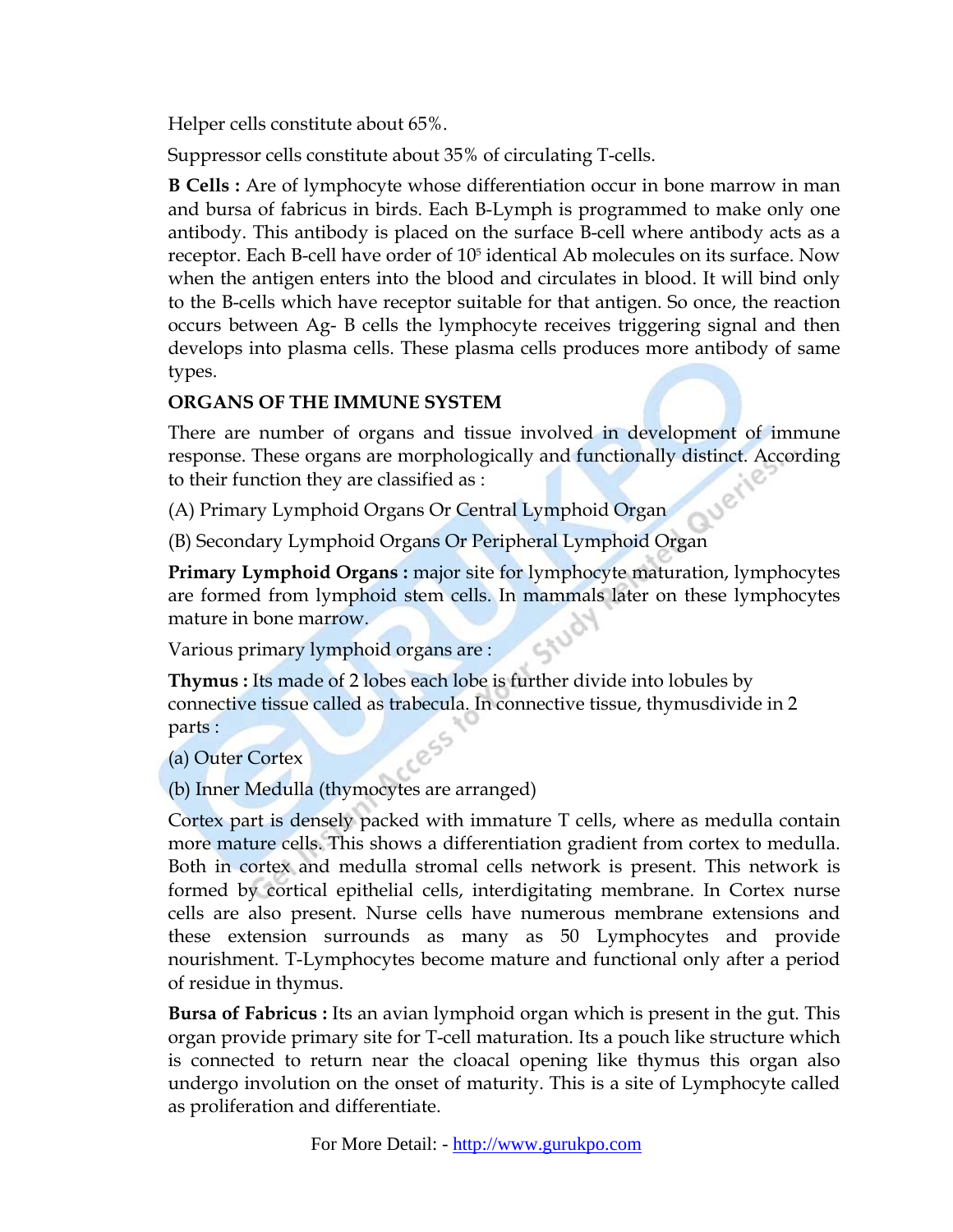#### **SECONDARY LYMPHOID ORGANS**

**Lymph Nodes :** These are the most highly organized secondary lymphoid organs these are small kidney shaped organs which are distributed throughout the body.

#### **Diagram**

Afferent Vessel

B-Lymphocytes

Post capillary venule

Effleuent lymphatic vessel

The Lymph nodes are divided into :

(i) Cortex

(ii) Paracortex

(iii) Medulla

 Lymph nodes have filtered lymph coming from the tissue and macrophages are found in the lymph. They remove phago cytically all the antigen which has entered into the tissue. In lymph nodes T cells and B-cells are distinct.

105.1

 Cortex contain B-cells in dense lymphoid conicals whereas T-cells are present in paracortex regions. Lymphocyte enters the node through affrent vessels and leaves through efferent vessels. B-cells on exposure to Ag converts into plasma cells. Your

#### **Diagram**

# **Spleen**

 It is a large, oboid secondary lymphoid organ. It is situated in left at dominal cavity. This organ is specialized to trap localized Ag from regional tissue spacts, adopted to filtering blood and trapping blood borne antigens. Thus they can respond to systemic infection.

0x

 It is surrounded by a capsule and separated by trabeculae into compartment (red pulp and white pulp).

**Red pulp** consist of a network of sinusoids populated macrophages and numerous RBC : It is the site where the old K infective RBC's destroyed and removed. Macrophages are present in red pulp.

**White pulp** surrounds the arteries, forming a periarteriolar lymphoid sheath (PALS) populated mainly by T-Lymphocytes.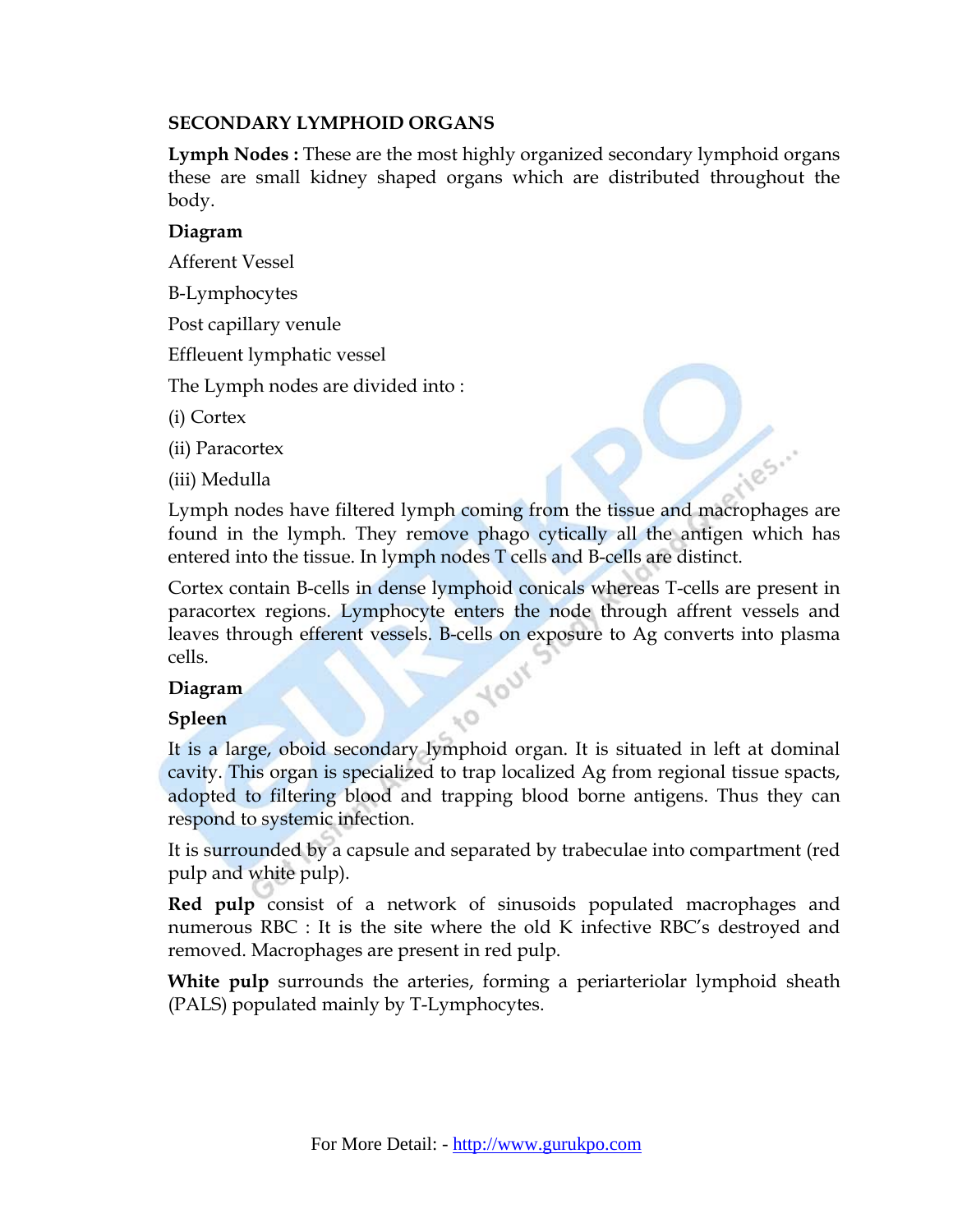#### **Q.6. What are Ag-Ab reactions?**

A**ns.** They serve for several purposes like diagnose infections, identification of infectious and non-infectious agents. Ag-Ab reactions occur in three stages :

# **(1) Primary Stage**

 This is an initial interaction between Ag and Ab without any visible effect. This reaction may occur even at low temperature. The combination between Ag and Ab molecules being affected by the weaker intermolecular forces such as Wander Vaal's force.

## **(2) Secondary Stage**

 This reactions leads to demonstrable events such as precipitation, agglutination lysis of cells, killing of living antigens, neutralization oftoxins, fixing of complement in mobilization of micro-organisms and enhancement of phagocytosis. es.

# **(3) Tertiary Stage**

 Some Ag-Ab reactions occur in-vivo, which leads to neutralization or destruction of injurious Ag's or tissue damage. They generate one of the branch of immune response to do so such as humoral or all mediated immune response.

General properties of Ag-Ab reactions :

(1) The reaction is specific.

(2) Some-times cross-reaction may occur due to antigenic similarity.

(3) Entire molecules reacts not only the fragments.

(4) There is no denaturation of the Ag or Ab during the reaction.

(5) Combination occur at the surfaces.

 (6) Combination is firm but reversible. The firmness of the union is influenced by the affinity and avidity.

**Affinity :** Intensity attraction between Ag and Ab molecules.

**Avidity :** Strength of the bond after the formation of Ag-Ab complex.

 (7) Both Ag's and Ab's participate in the formation of agglutinates or precipitates.

(8) Ag and Ab can combine in varying proportions.

(9) Ag's are multivalent whereas Ab's are bivalent.

# **Measurement of Ag and Ab**

**Sensitivity :** It's the ability of the test to detect even very minute quantity of Ag and Ab.

**Specificity :** It's the ability of the test to detect reactions between homologus Ag's Ab's only.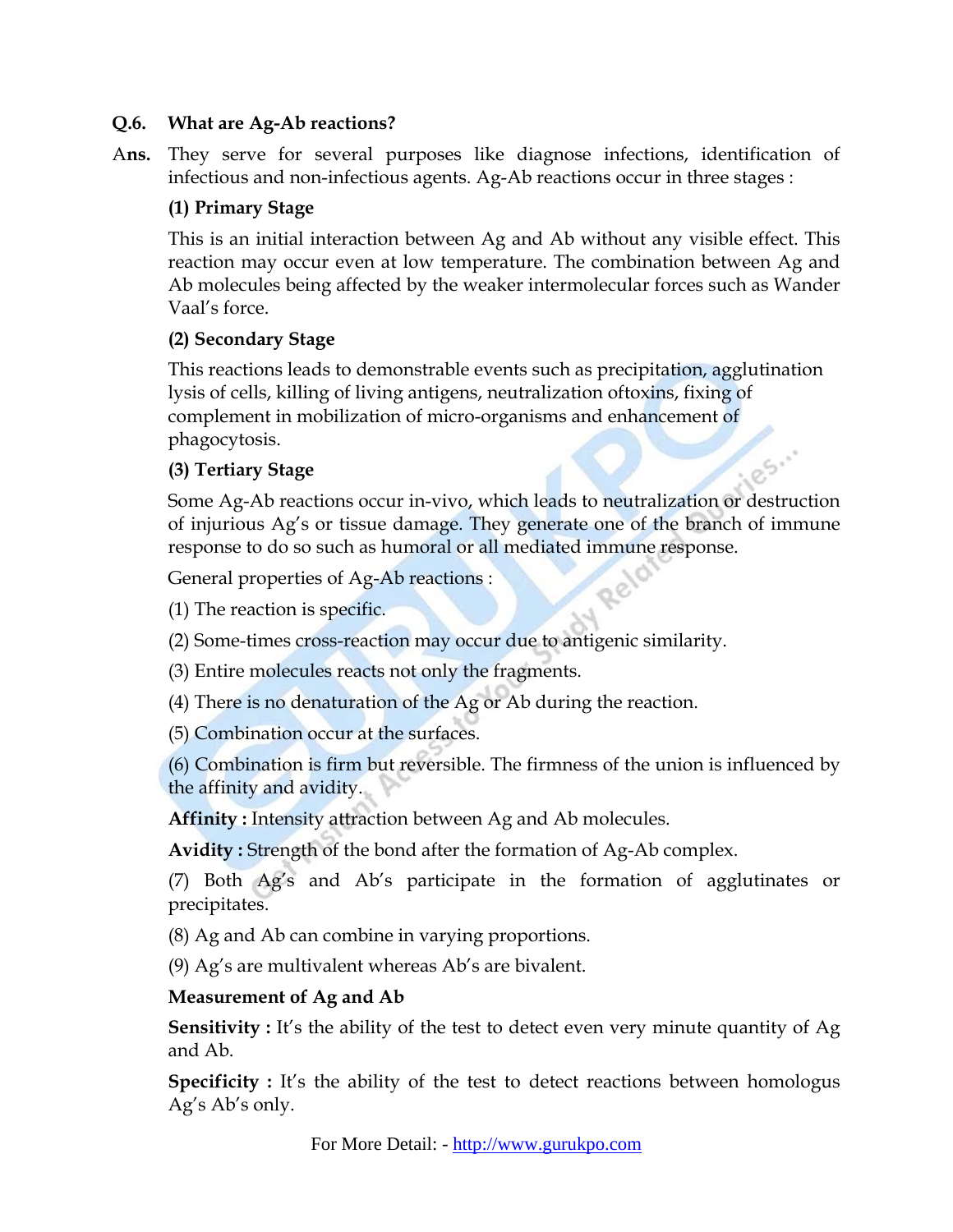#### **In-vitro** Ag- Ab Reactions

## **PRECIPITATION REACTIONS**

 - Soluble Ag combines with its Ab in the presence of electrolytes at suitable temp and pH.

- The complex formation is seen as insoluble precipitate called **precipitation.**

 - Instead of sedimenting, the precipitate remains suspended as floccules called flocculation.

 - Precipitation can take place in liquid media or in gels such as agar, agarose or poly acrylamide.

 - Ag and Ab involved in the precipitation reaction called as precipitinogen and precipitin respectively.

 - The amount of precipitate formed is greatly influenced by relative proportions of Ag's and Ab.

 - To the same amount of anti serum in different tubes, if increasing quantities of Ag's are added, the precipitation occurs abundantly in one of the middle tubes, in which Ag and Ab are in optimal quantity.

 - The Preceding tubes in which the Ab is in excess and later tubes in which the Ag is excess, the precipitation will be weak or even absent.<br>- Three phases occur:<br>(a) Pro-zone (zone of Ab excess)<br>(b) A peak (zone of equivalent)<br>(c) Post

- Three phases occur:

(a) Pro-zone (zone of Ab excess)

(b) A peak (zone of equivalence)

(c) Post-zone (zone of Ag excess)

- This is called as **Zone Phenomenon.**

#### **Lattice hypothesis**

(Mechanism of Precipitation)

- Marrack (1934) proposed the lattice hypothesis to explain the mechanism.

#### **Diagram \***

Lattice Formation

 - Multivalent antigen combined with bivalent antibody in varying proportion depending on the Ag-Ab ratio in the mixture.

 - Precipitation occurs when a large lattice is formed consisting of alternating Ag and Ab molecules. This is possible only in the zone of equivalence.

- In the zone of antigen or antibody molecules excess, the lattice does

not enlarge as the valencies of Ab and Ag does not equal respectively.

# **Application of Precipitation Reaction**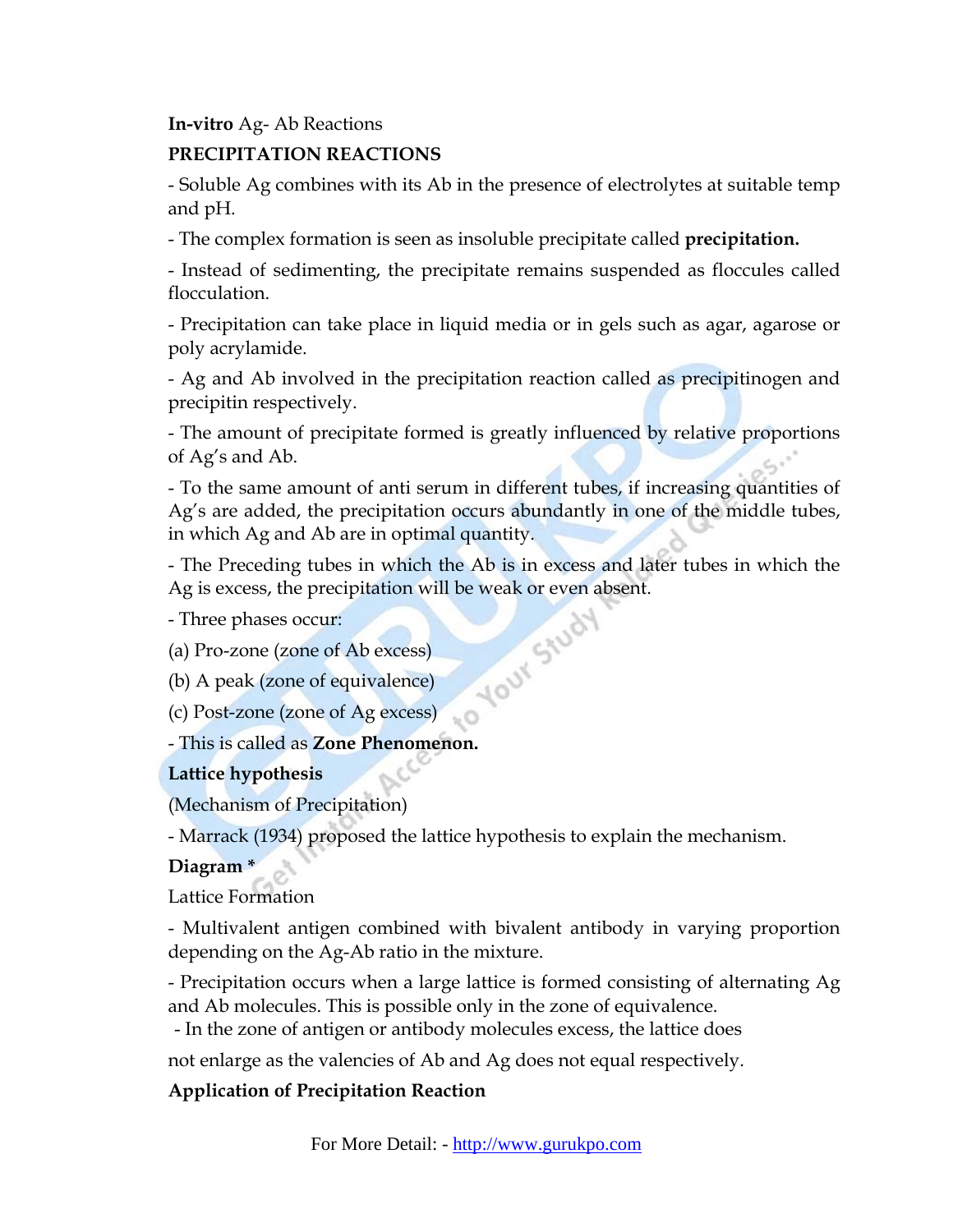This reaction can be carried out either is qualitatively or as quantitatively.

(A) Precipitation Reactions in Liquid.

**(I) Ring Test –** Simplest type of test.

 - Layering Ag solution over a column of antiserum in a narrow tube, precipitate forms at the junction of two liquids.

# **Diagram**

# **(II) Immunodiffusion (precipitation in gel)**

 - Precipitation occurs easily in gel rather than in a Liquid medium and this reaction is visible in a distinct band.

- Different immunodiffusion test :

# **(a) Single diffusion in one dimension (Oudin Procedure)**

- Ab is incorporated in agarose gel in a tube and Ag solution is layered over it.

 - Ag diffuses downwards through agar gel and forms a line of precipitation that appears to move downwards.

- Precipitation is formed at the advancing front of the Ag.

 - Conc. of Ag increases due to diffusion and no. of bands indicate the no. of different Ag's present.

# **(b) Double diffusion in one dimension (Okakley Fulthrope Procedure)**

 - Ab is incorporated in gel, above this is placed a coloumn of plain agar. The Ag is layered on top.

 - Ag and Ab move towards each other through the coloumn of plain agar, and form a band of precipitate.

# **(c) Single Diffusion in two dimension (Radial Immuno diffusion)**

- Antiserum is incorporated in agar gel placed on flat surface.

- Ag is added to the well cut surface of the gel.

 - Ag diffuses radially from the well and forms ring shaped bands of precipitation (halos) around the well.

# **(d) Double diffusion in two dimensions (Ouchter long technique)**

 - Agar gel is poured on a slide and well are made using a template with gel bunch. The anti serum is placed in the central well and different Ag in the surrounding wells.

 - If two adjacent Ag are identical, the lines of precipitate formed by them will diffuse.

- If unrelated, the lines will cross each other.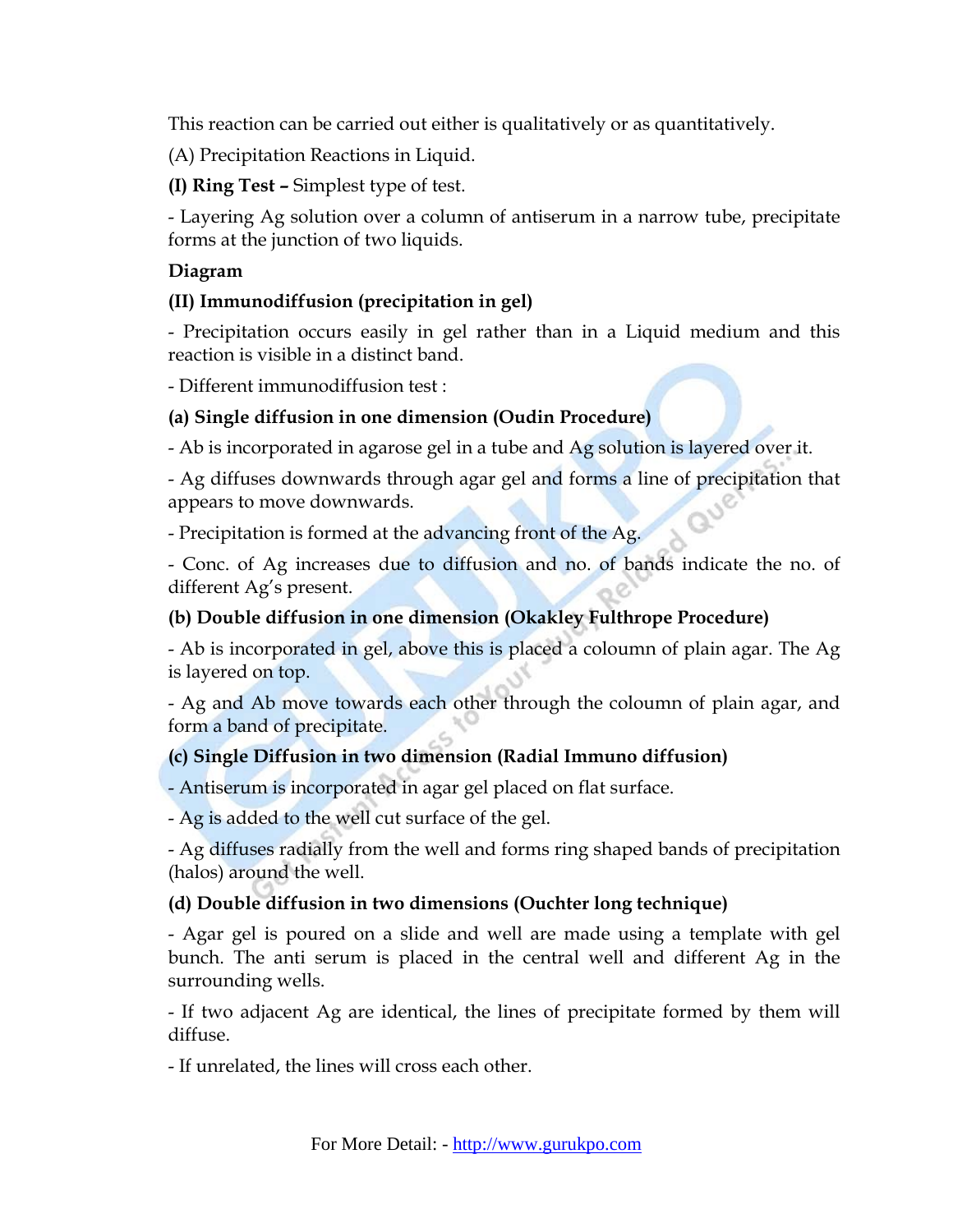#### **(III) Immuno-electrophoresis**

 - Resolving power of immunidiffusion was greatly influenced by immunoelectrophoresis.

 - Performed on agar or agarose gel on slide with an Ag well and Ab is trough is cut on it.

- Test serum is placed in the Ag well and electrophorsed for an hour.

- Ab against is then placed in the trough and allowed to diffuse.

- The resulting precipiting lines can be stained for observation.

**Fig :** Various procedure of Precipitation Reaction

## **Diagram**

(i) Oudin Procedure (ii) Okaley Fulthrope

(iii) Radial Immuno Diffusion (iv) Ouchterlony Double diffusion (v) Immuno electrophores Ag<br>AGGLUTINATION REACTE

(v) Immuno electrophores Ag

# **AGGLUTINATION REACTION**

 - Particulate Ag mixed with its homologus Ab in the presence of electrolytes at a suitable temp and pH.

- The particles are clumped on agglutinated.

- Agglutination is more sensitive than precipitation.

 - Agglutination occurs when Ag's react with homologus antibody in equivalent proportions.

 - Antigen and Antibody involved in agglutination reaction are called as agglutinogen and agglutin respectively.

 - At higher conc, antibodies bind to antigen but do not induce agglutination are called as **incomplete antibodies.**

#### **Applications of Agglutination Reactions**

 **(I) Direct agglutination Test.** 

**(a) Slide Agglutination –** Antiserum is mixed with the uniform suspension of particulate antigen on a glass slide.

- It's a routine procedure for identification of many infectious diseases.

**(b) Tube Agglutination :** Its a Standard quantitative method for measurement of Ab's.

 - A fixed volume of particulate antigen suspension is added to the equal volume of serial dilutions of an antiserum in test tubes.

- This test is done for typhoid, brucellosis.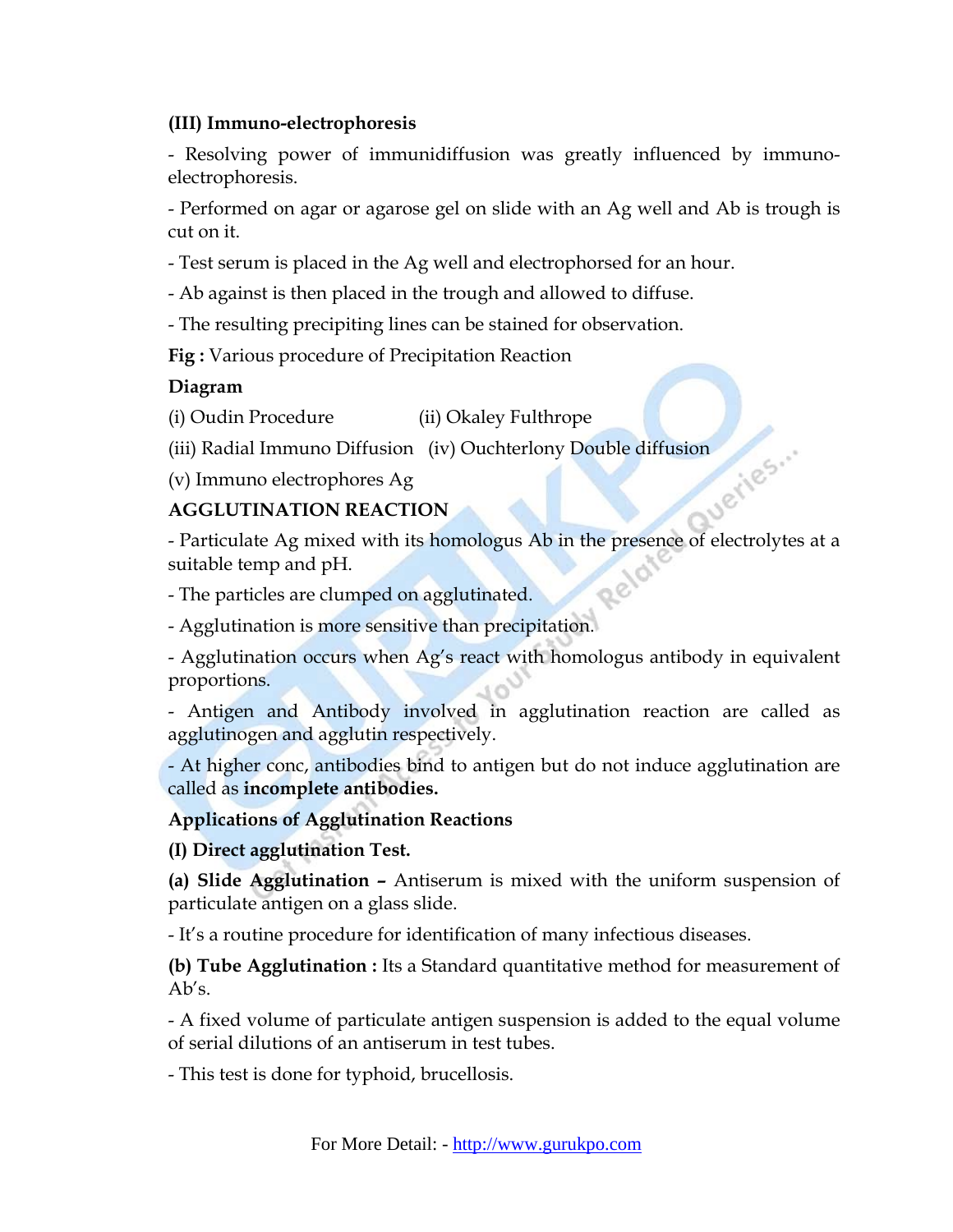**(c) Antiglobulin Coomb's Test –** Test was devised by Coombs, Mourant and Race for detection of anti RH- positive erythrocytes in saline.

 - Rh ab's when added with incomplete Ab's, Ag-Ab reaction's does not takes place.

 - Antiglobulin serum (complete Ab to unmunoglobulin) called Coomb's serum (Rabit serum against anti Rh Ab) is then added resulting in agglutination.

## **Diagram**

Rh positive erythrocytes

Incomplete Antibody

Complete antibody to Immunoglobulins results in agglutination.

Antiglobulin serum is added.

Ab coat with  $Rh + ve$  erythrocyte.

# **COMPLEMENT FIXATION TEST (CFT)**

185. - This test is adopted to determine the specific bacterial antibodies based on the presence of complement fixing antibodies present in serum.<br>It is done by 2 methods :<br>(I) DIRECT CFT

It is done by 2 methods :

# **(I) DIRECT CFT**

(a) Serum (sample) should be heated to  $56^{\circ}$ C (inactivated) to destroy complement activity and to remove non-specific inhibitors of complement if present.

?

?

?

Complement obtained from guinea pig is added along with specific Ag.

 SRBC and Rabbit antibody against SRBC (amboceptor) also used in this test as hemolytic indicator system.

 Ag-Ab complement complex occurs and SRBC and anti-haemolysis in positive cases because of the presence of Ab against the specific Ag.

?

 In negative cases the sample may be not contain specific Ab and the complement bind with anti SRBC and SRBC results in haemolysis indicated as red color formation.

 **Step – 1 Positive Patient's Serum Diagram Step – 2**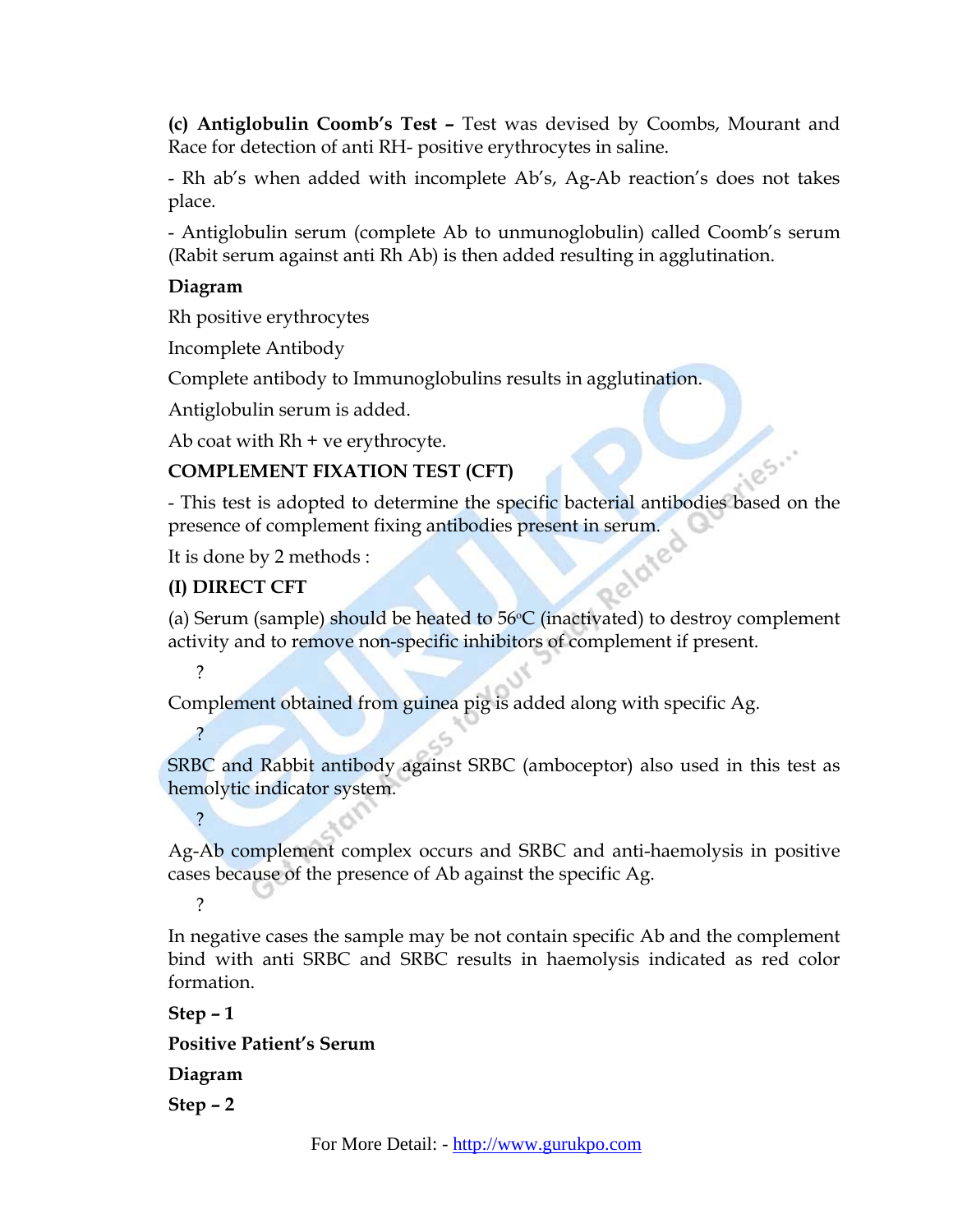Complement fixes antibodies, RBC's do not lyse.

Haemolytic indicator system

 **Diagram** 

 **Result** 

 **Diagram** 

 **Step I** 

#### **Negative Patients Serum Diagram**

# **RADIO IMMUNO ASSAY (RIA)**

- It is one of the most sensitive techniques for detecting Ag or Ab.

 - In this method competitive binding of radio labeled antigen and unlabelled antigen to a high affinity antibody is used.

- Antigen is generally labeled with gamma-emitting isotope such as  $125$ I.

 - The labeled antigen is mixed with antibody at a conc. that saturates the antigen binding sites of the antibody molecules.

- Then increasing amount of unlabelled antigen of unknown conc. is added.

- The antibody does not distinguish labeled from unlabelled antigen.

- So two kinds of antigen compete for available binding sites on the antibody.

 - With increasing conc. of unlabelled antigen, more labeled antigen will be displaced from the binding sites.

# **ENZYME LINKED IMMUNOSORBENT ASSAY (ELISA)**

 An enzyme conjugated to an antibody reacts with colourless substrate to generate a coloured reaction product.

 Enzymes such as alkaline phosphatase, Horse reddish peroxidase have been employed.

 These enzymes when mixed with suitable substrate generate a coloured reaction product.

?

**2** 

?

This method is used for detection and quantitation of either Ag and Ab.

?

Types of ELISA are :

(a) Indirect ELISA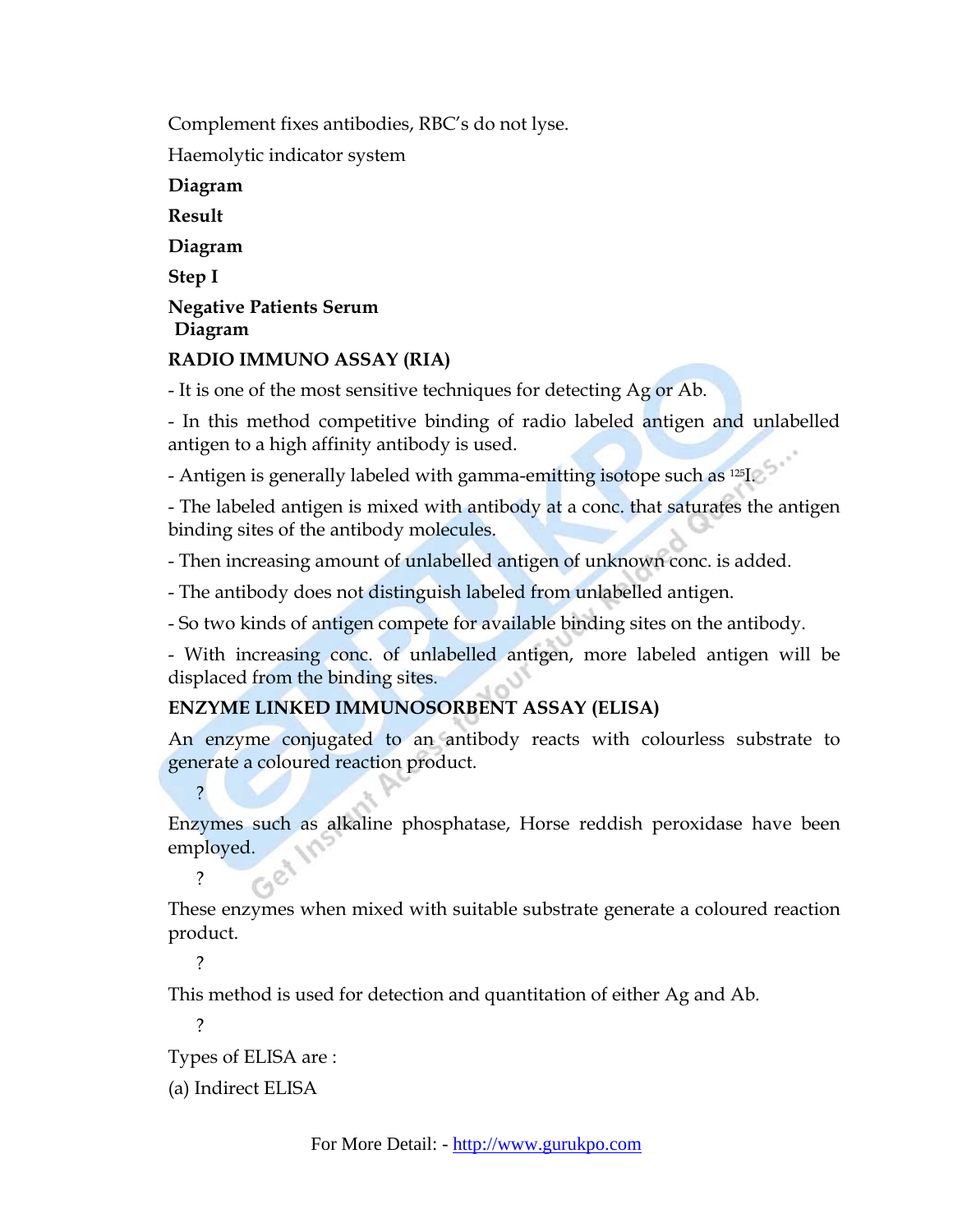(b) Sandwich ELISA

(c) Competitive ELISA

#### **Immuno Fluorescence**

 - Antibodies that are bound to cells or tissue sections can be visualized by tagging the antibody molecules with the fluorescent dye or fluorochrome.

- Dyes like Rhodamine and Fluroscein can be used.

 - These dyes absorb light at one wavelength and emit light at a longer wavelength.

 - Fluorescent-antibody staining of cell membrane molecular or tissue sections can be direct or indirect.

(a) Direct Staining : The specific Ab's Fc region is tagged.

 (b) Indirect Staining : The specific antibody is unlabelled and is detected with an additional fluorochrome labeled reagent.

#### **Western Blotting**

 - This technique is used for identification of specific protein in a complex mixture of protein.

- In this, a protein mixture is electrophoretically separated on SDS – PAGE.

 - A Slab gel is incorporated with sodium-dodecyl sulfate which is dissociating agent of protein.

- Protein bands are transferred to nylon membn by electrophoresis.

 - Then the individual protein bands are identified by flooding the nitro-cellulose membrane with enzyme conjugated Ab specific for protein interest.

 - The Ag – Ab Complexes that form on the band containing the protein are recognized and identified by flooding the nitro-cellulose membn in substrate specific for enzyme, resulting in the generation of colour spot which indicates the presence of the protein interest.

#### **THE COMPLEMENT SYSTEM**

- Complement is defined as "the activity of blood serum that completes the action of antibody."

- The complement system carries out the following basic functions :

(a) Lysis of cells, bacteria and viruses.

(b) Opsonization, which promotes phagocytosis of particulate antigens.

(c) Activation of immune response such as inflammat<sup>n</sup> and secretion of immunoregulatory molecules.

(d) Removal of Immune Complexes.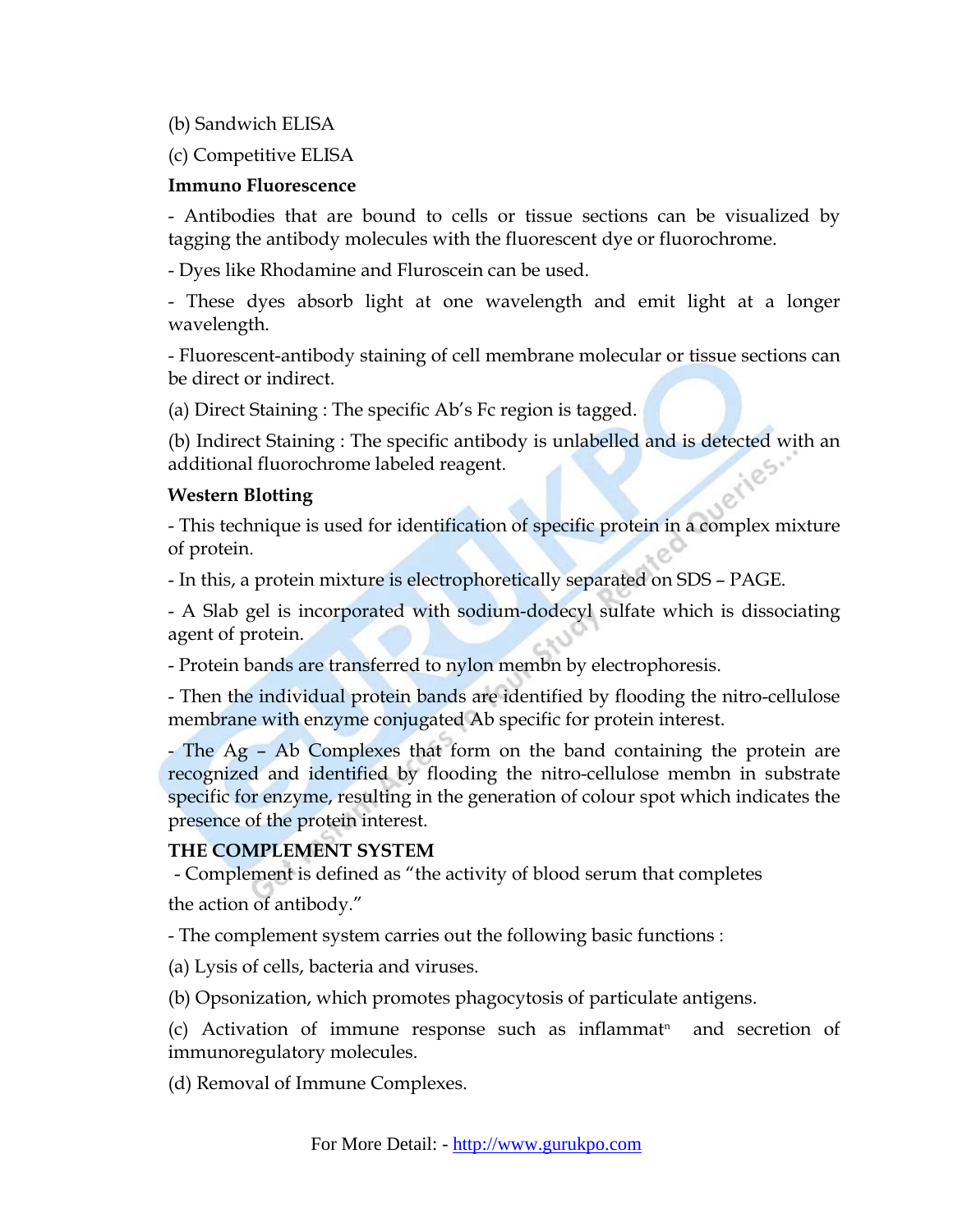- Complement System needs to be activated before it takes effect, activation can occurs in one of the following ways :

(A) Classical Pathway

(B) Alternative Pathway

(C) Lectin Pathway

Classical Pathway Lectin Pathway

C1gr2S2 Mannose Binding

? Binds to Ag-A6 Complex Lectins (MBL)

Activated C1gr2S2 ? Binds to Microbial Surface

MBL – Bind to cell surface ? Mannose Associated Proteins (MASP)<br>
MBL – MASP Complex Cleaves C4 – C4 – Cleaves C4<br>
? C4a<br>
226<br>
C2a<br>
Cleaves C3 – C3 – Cleaves C3<br>
C462a<br>
(C3 Convertase) C3a<br>
C462a-3b C3b<br>
C5 Convertase<br>
? Cl

 $55$ 

```
MBL - MASP Complex Cleaves C4 - C4 - Cleaves C4
```
? C4a

O2 - C4b

C<sub>26</sub> ?

 $C2a$ 

```
 Cleaves C3 – C3 – Cleaves C3
```
C462a

(C3 Convertase) C3a

C462a-3b C3b

C5 Convertase

? Cleaves C5 – Cleaves C5

C5 – C5a – C5b – Bind to cell surface (Bound)

 **Alternative Pathway** 

 $C3$ 

C3a ? Spontaneous Cleavage

C3b

? Bind Microbial Surface

Bound C36

? Factor B

C36 B Complex

Ba ? Factor D

Cleaves B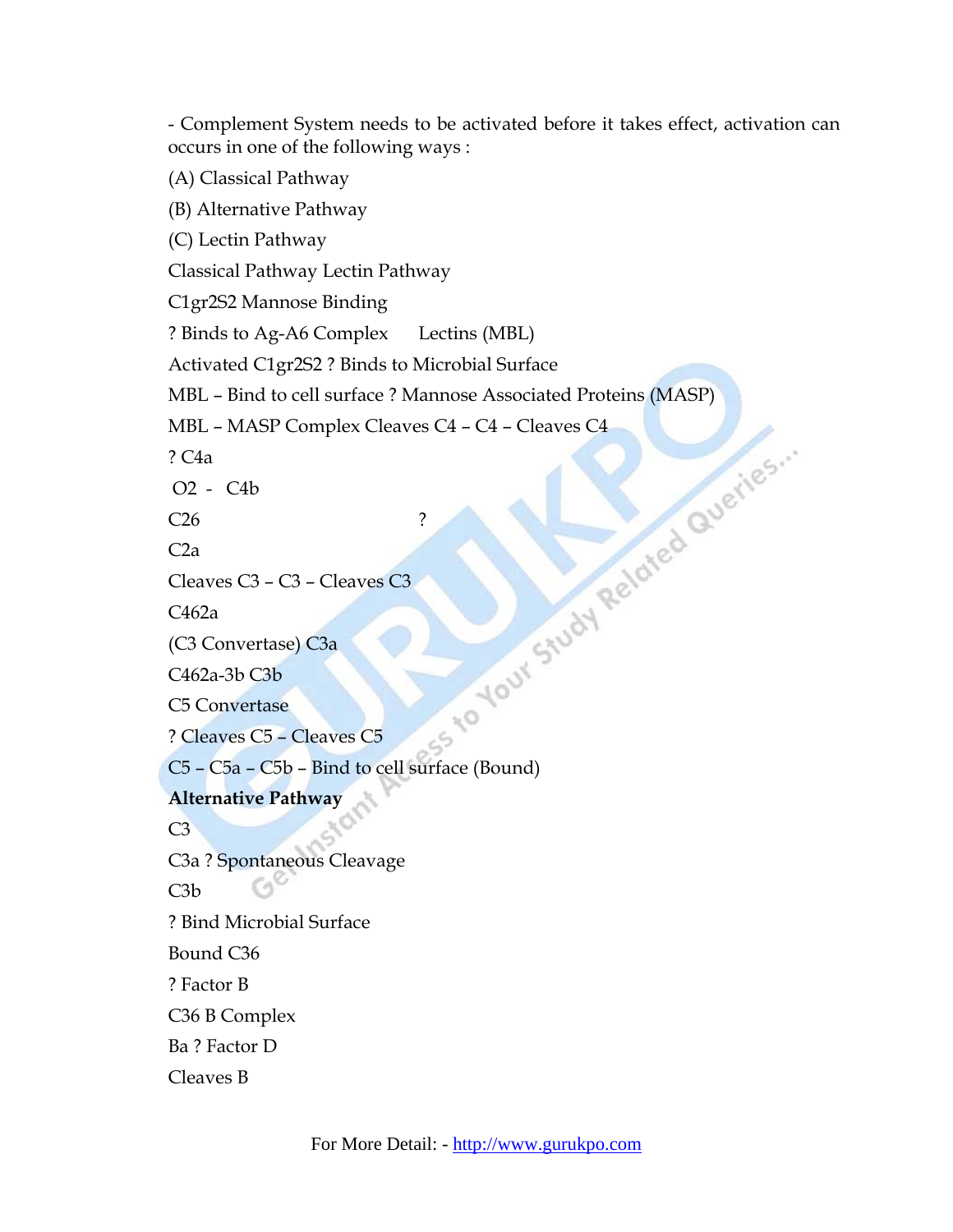C36 B6 (C3 Convertase) ? C36B636 (C5 Convertase) C6 C56 ? C566 ? C566789

Memb<sup>n</sup> Attack Complex

#### **MAJOR HISTOCOMTABILITY COMPLEX (MHC)**

- MHC is associated with intercellular recognition and with self/non self discrimination.

 **-** They play a major role in development of humoral and cell mediated immune response.

 - Transplanted tissue is accepted as Self (histo compatible) or rejected as foreign (histo incompatible).

-  $T_{\text{cyc}}$  cell requires the processed Ag available along with MHC I, whereas  $T_{\text{Heiner}}$ Cell requires the processed Ag available along with MHC II. This MHC determines susceptibility to diseases and development of autoimmunity.

 - Rejection of foreign tissue is the result of immune response to cell surface molecules called histointocompatible antigens.

 - R.A. Goer and G.D. Snell proposed histoincompatibility antigens for the first time.

 - MHC is a collection of genes within DNA on chromosome 6 in humans and 17 in mice.

#### **Class I MHC molecules**

 **-** Encode glycoprotein expressed on the surface of all nucleated cells.

 - They present peptide antigens of altered self cells for necessary activation of Tc cells.

- Class I MHC is encoded by ABC regions in humans.

# **Class II MHC Molecules**

- Concode glycoprotein expressed on antigen presenting cells.

- They present processed antigenic peptide to  $T_H$  cells.

- These are encoded by DP, DQ and DR regions in humans.

# **Class III MHC genes**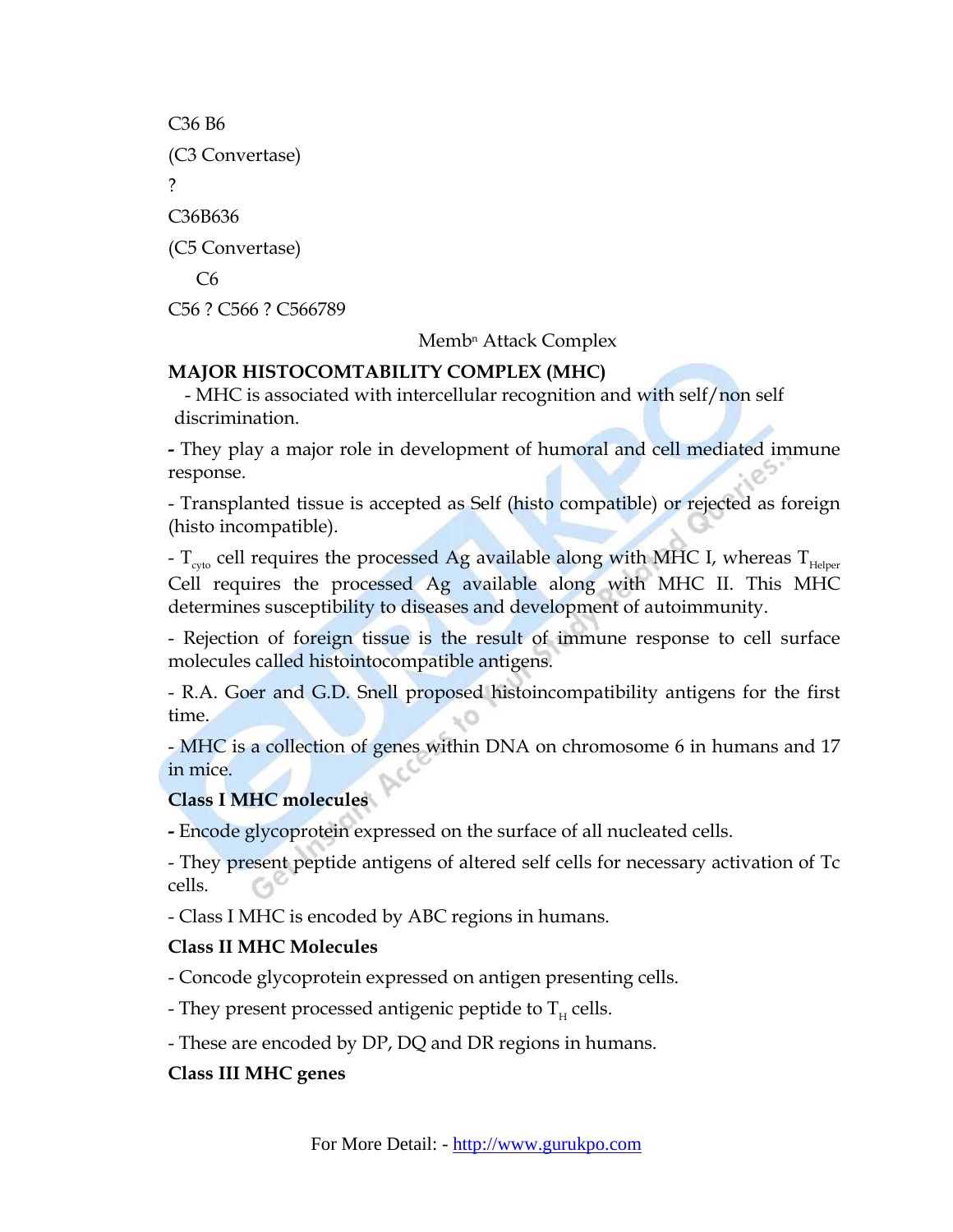- Encode Secreted protein associated with the immune process including soluble serum proteins, components of the complement system and Humor necrosis factor.

 - Class III MHC is encoded by soluble protein C11, C2 (Complement protein) and BF in human.

#### **Q.7. What are cytokines? Explain their importance.**

- A**ns.** These are low molecular weight proteins, playing a major role in cell to cell communication and serve as a messenger of the immune system.
	- The generic term for regulatory proteins secreted by a cell is cytokine.
	- Cytokine secreted lymphocytes are called as Lymphokines.

They have 4 important aspects :

- 
- **(a) Phiotropy :** Cytokine has different biological effects on different target cells.<br> **(b) Redundant :** Two or more cytokine mediate similar function.<br> **(c) Synergism :** Combined effect of two cytokines.<br> **(d) Antagonism (b) Redundant :** Two or more cytokine mediate similar function.
- **(c) Synergism :** Combined effect of two cytokines.
- **(d) Antagonism :** Inhibits the effect of other cytokines.

- They and their receptors exhibit very high affinity.

- Target cell is for a particular cytokine which is determined by the presence of specific membrane receptors.

# **Main Class of Cytokine :**

**(i) Interleukin :** Regulate interaction between lymphocytes and other leukocytes.

**(ii) Interferous :** These are glycoproteins synthesized in response to viral infection.

**(iii) Tumor Necrosis Factor :** These are secreted cytokine, one is derived from macrophage and other from T-cell.

**(iv) Chemokines :** These are group of low molecular weight proteins that play important role in inflammatory reaction.

**(v) Monokines :** Are cytokines secreted by monocyter and macrophage.

# **General Structure of Cytokine Receptor**

 Receptors are various cytokines are structurally diverse and belongs to five families :

(a) Ig Super family receptor.

(b) Class I cytokine receptor family.

(c) Class II cytokine receptor family.

(d) TNF receptor family.

(e) Chemokine receptor family.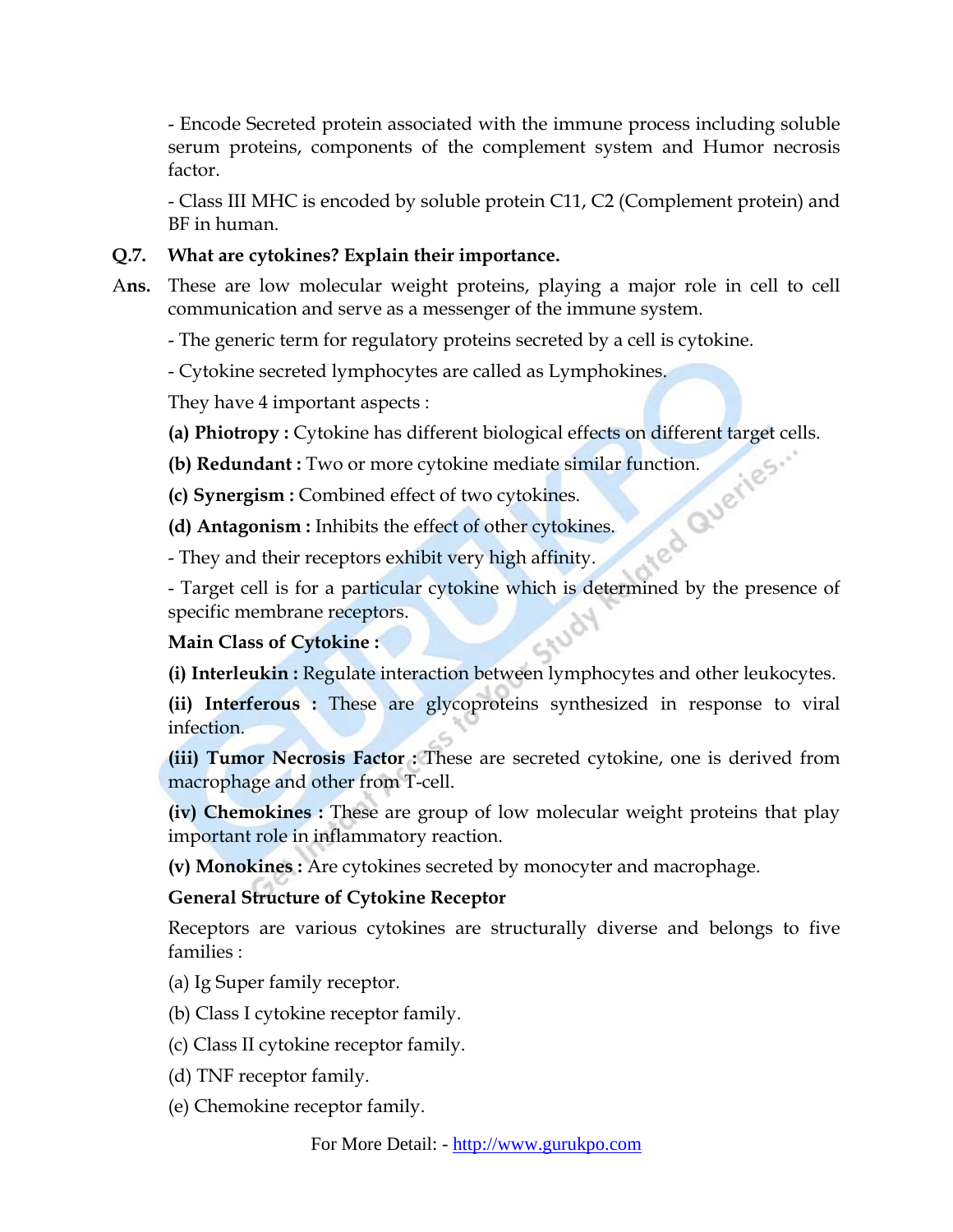## **Q.8. What is hypersensitivity?**

A**ns.** It is defined as the vigorous reaction of immune system leading to severe symptoms and even death in an individual.

 The factors which causes hypersensitivity are various extrinsic or intrinsic factors such as :

- (a) Drugs-penicillin, asperim.
- (b) Airborne particles pollen grains, grass.
- (c) Food stuffs Shell fish, nuts, eggs.
- (d) Insect products bee venom etc.
- (e) Micro-organisms bacteria, virus etc.
- (f) Blood transfusion mismatched blood.

- On the basis of time required for the manifestation of the reaction, it can be classified into :<br>(i) Immediate Type Hypersensitivity<br>(ii) Delaved Type II classified into :

(i) Immediate Type Hypersensitivity

(ii) Delayed Type Hypersensitivity

- A classification is made on the basis of different mechanism of pathogenesis :

# **(I) Type I Hypersensitivity**

- Rxn takes place within 2-30 mins.

- Antigen induces cross-linking of IgE bound to mast cells and basophils.

- It include food allergy, eczema, hay fever.

# **(II) Type II Hypersensitivity**

- It is Ab mediated cytotoxic hypersensitivity.

- It occurs within 5-8 hrs.

 - In this, Ab is directed against cell surface antigens and cell destruction via complement activation.

- It include autoimmune haemolytic anaemia, erythroblastosis foetalis.

# **(III) Type III Hypersensitivity**

- It is immune complex mediated hypersensitivity.

- It occurs within 2-8 hrs.
- In this Ag-Ab complex deposited in various tissues.
- It include Arthus reaction, serum sickness.

# **(IV) Type IV Hypersensitivity**